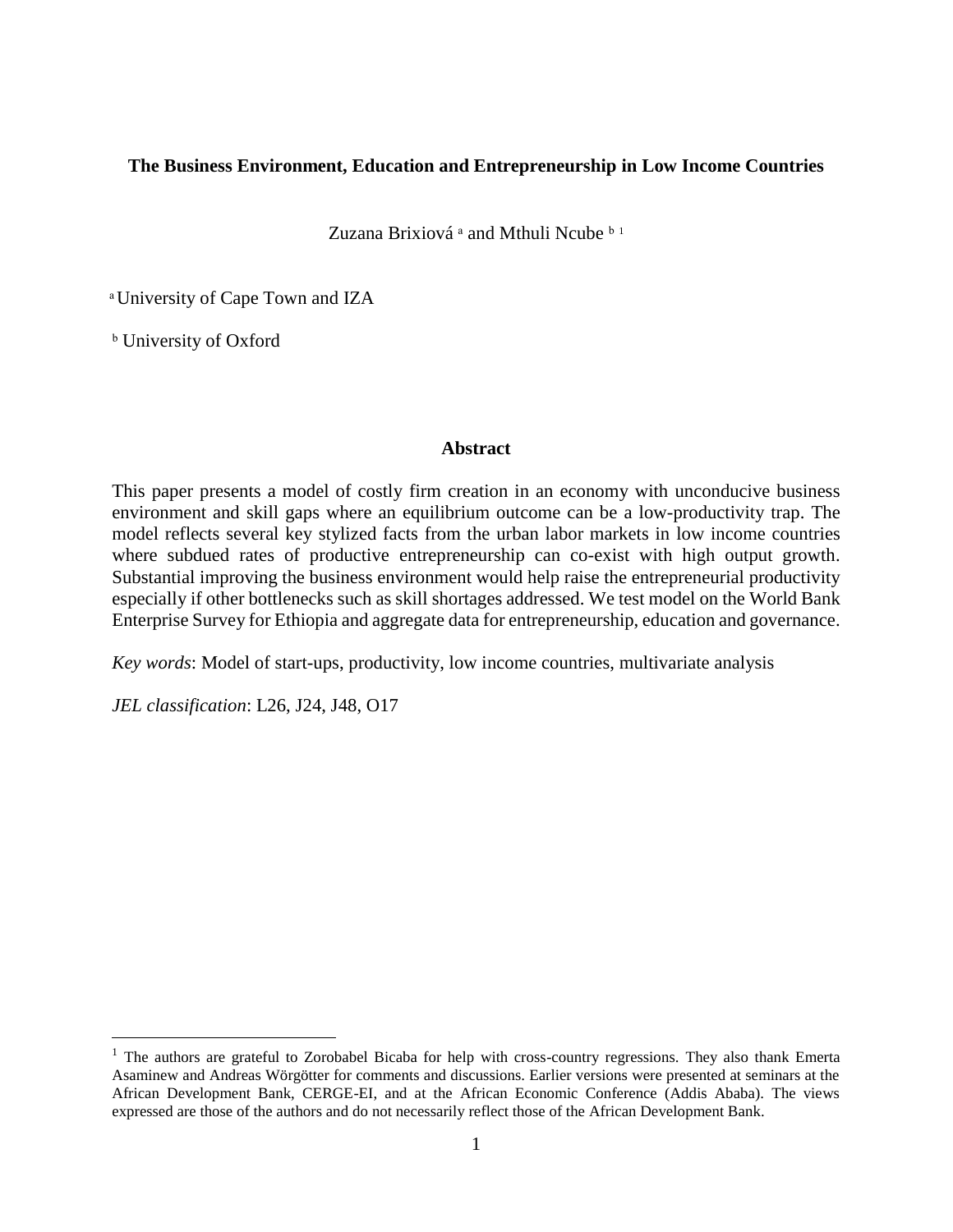### **1. Introduction**

 $\overline{a}$ 

Policymakers in low income countries (LICs) have for a long time viewed productive entrepreneurship to be a key part of their strategies for inclusive growth. In contrast to necessity (or subsistence) entrepreneurship aiming at survival, opportunity entrepreneurship can help people escape poverty and contribute to development (Bruton et al., 2013).<sup>2</sup> In many LICs, however, emergence of opportunity entrepreneurship and its contribution to growth and job creation has been limited. One of the reasons is the low competitiveness, stemming in part from an overall weaker business environment and larger skill gaps in LICs than in more advanced economies.

To encourage entrepreneurship, policymakers in LICs have been reforming their business environments and educational systems, especially in the context of the relatively low global growth and declining trade. To guide these efforts, the Global Entrepreneurship Monitor (GEM) group has developed 'Entrepreneurship Enabling Conditions' framework, which clusters the factors conducive to entrepreneurship into: (i) basic requirements (e.g. institutions, infrastructure, macroeconomic stability and human capital); (ii) efficiency enhancers (e.g., higher education, goods and labor market efficiency, financial sector, technological readiness and market size and (iii) innovation and entrepreneurship policies (e.g., entrepreneurial finance, R&D transfer, etc.).

Drawing on this framework, this paper examines the role of the business environment and skills for firm creation and performance in the  $LICs<sup>3</sup>$ . It presents a model of start-ups in an economy with a rigid business environment, skill gaps, and matching frictions; the model is an extension of Brixiová (2013) and builds on Snower (1996).<sup>4</sup> The paper summarizes key stylized facts of the urban labor markets in the LICs such as Ethiopia and shows how an economy can end up in a lowproductivity equilibrium, where the overall less productive informal sector provides most of employment. The results of the model are tested on the World Bank aggregate data for entrepreneurship, education and governance and the Enterprise Survey data of Ethiopia. Both theoretical and empirical results suggest that to move the economy into a productive equilibrium, the complementarity matters. Specifically, reforms to the business environment tend to be more effective in creating productive firms when accompanied by narrowing skill gaps and vice versa.

The rest of the paper is organized as follows. Section 2 gives stylized facts on entrepreneurship and the labor market in low income countries. Section 3 presents the model and policy analysis. Section 4 tests the model on World Bank data from low income and other developing countries. Section 5 concludes.

<sup>&</sup>lt;sup>2</sup> Other papers that view entrepreneurship as a part of solution to poverty include Anderson et al. (2010), Brixiová (2010), McKague and Oliver (2012), Bandiera et al. (2013), Bruton et al. (2013) and Tobbias et al. (2013).

<sup>&</sup>lt;sup>3</sup> Focus is on productive entrepreneurship, as its shortage constrains LICs' income catch up with advanced economies. The concept of the business environment utilized in this paper includes both basic institutions and infrastructure as well as greater product and labor market flexibility and access to finance.

<sup>4</sup> The paper draws on several streams of the literature. First, is the literature on market failures and externalities in the labor markets, as in, for example, Snower (1996) who showed that labor market failures lead to suboptimal outcomes in developed countries. Second, it draws on the literature on the business environment and productivity in developing and transition economies, as in Brixiová and Egert (2012) and Bah and Fang (2015). Third, the paper is related to the literature on education and entrepreneurship, recently applied to Malawi by Kolstad and Wiig (2015).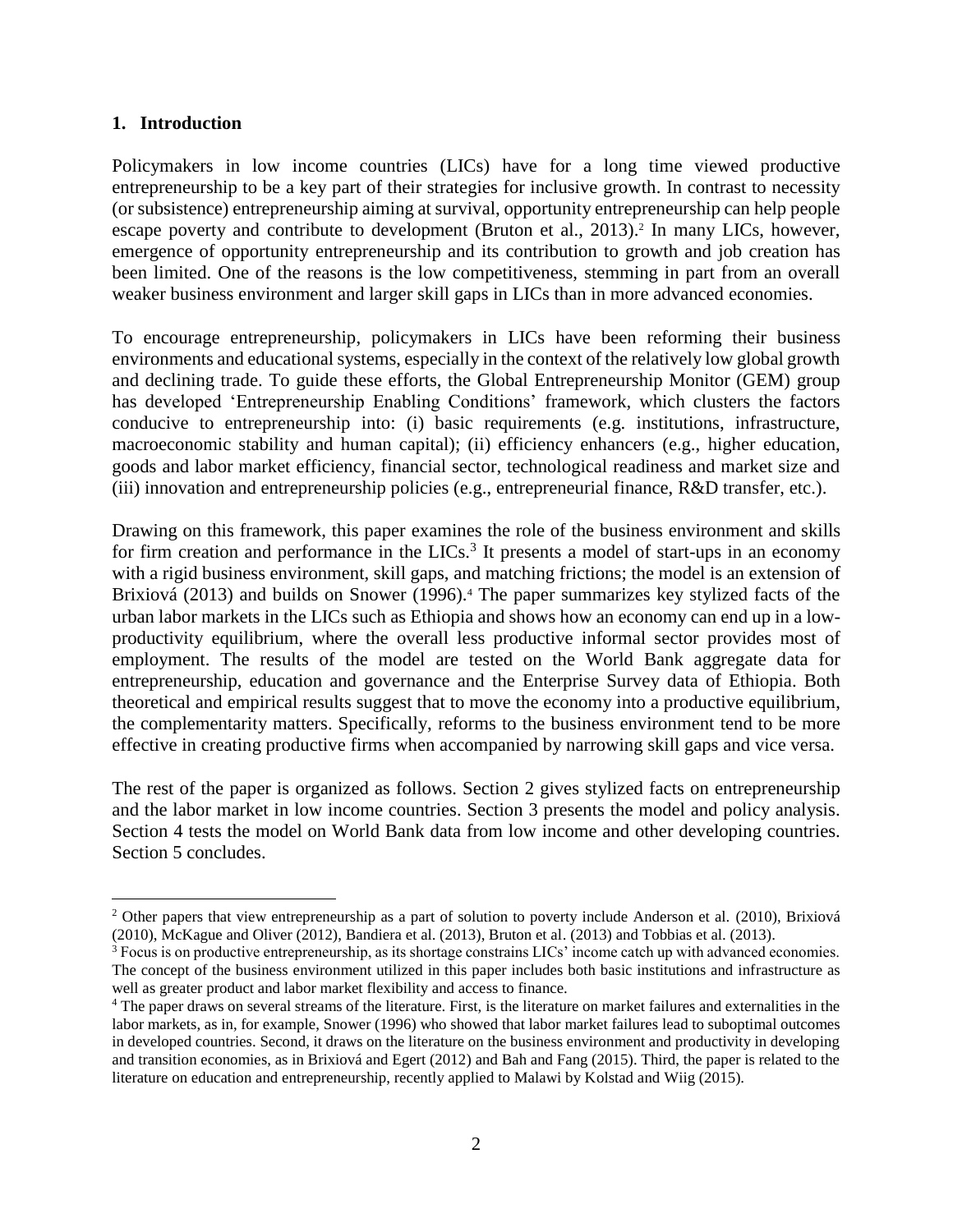## **2. The Stylized Facts**

 $\overline{a}$ 

This section presents several stylized facts on the quality of the business environment, education and the new firm creation. It utilizes data from the LICs and Ethiopia to gauge association between the business environment, in particular regulatory quality, educational attainments (proxy for skills) and entrepreneurial start-ups (e.g., entrepreneurship data from the World Bank). 5

## *(i) Constraints to Entrepreneurship in Low Income Countries*

In developing countries, higher regulatory quality is associated with higher new firm density (proxy for start-ups). Weak property rights can be particularly damaging to entrepreneurship as they raise risk of losses directly through expropriation and indirectly due to increased uncertainty.<sup>6</sup> LICs operate in a lower range of regulatory quality, pointing to a potential for policy interventions.



*Figure 1. Quality of Regulations and New Firms in Developing Countries*

**Source:** Authors' calculations based on the World Bank Entrepreneurship and Governance databases. **Note:** The sample consists of 96 developing and emerging market countries (including 22 African countries) from the World Bank's Entrepreneurship Database. New Business Entry Density is the number of newly registered companies per 1,000 working-age people in 2013. The governance indicators range from -2.5 to 2.5, for period 2008 - 2011.

While a conducive business environment (starting nosiness regulations) is necessary, other elements of the entrepreneurial ecosystem need to be in place. These include macroeconomic and political stability, access to credit, and an educational system that would instill entrepreneurial attitudes early on. Education and training for both entrepreneurs and workers, accompanied by job or entrepreneurial search assistance, can also stimulate entrepreneurial start-ups (Figure 2). Both figures point to a non- linear relation between these factors and new firm density.

<sup>&</sup>lt;sup>5</sup> We define entrepreneurship as in Naude (2010) to be  $\ldots$  the resource and process whereby individuals utilize opportunities in the market through the creation of new business firms.' As in Baumol (1990), we distinguish between (highly) productive and unproductive (or less productive) entrepreneurship.

<sup>&</sup>lt;sup>6</sup> In Ethiopia, for example, would benefit from further strengthening of the rule of law, especially property rights, and improving the regulatory environment, especially start up procedures.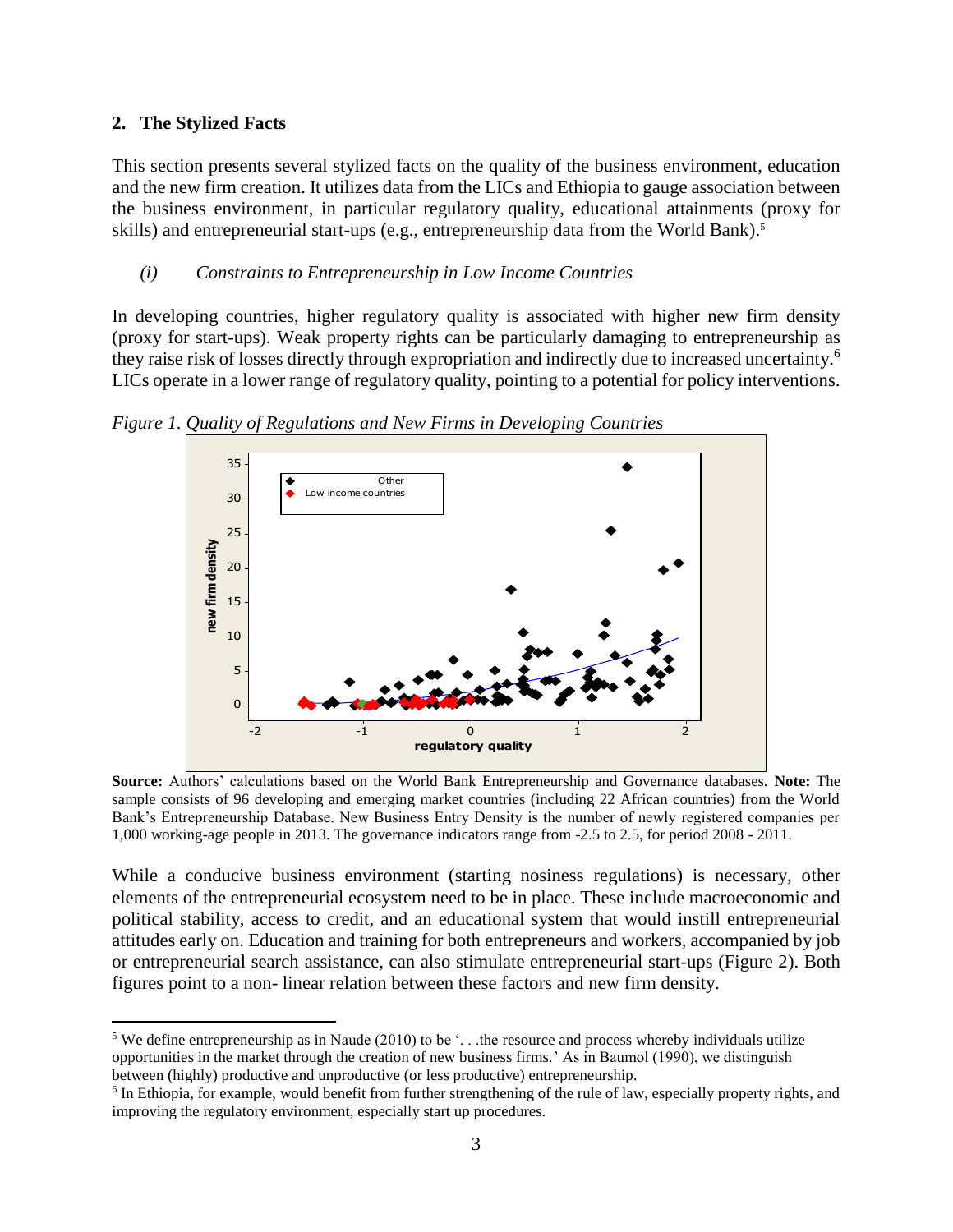*Figure 2. Education and New Firms in Developing Countries*



**Source:** Authors' calculations based on the World Bank Entrepreneurship and Governance databases. **Note:** The sample consists of 96 developing and emerging market countries (including 22 African countries) from the World Bank's Entrepreneurship Database. New Business Entry Density is the number of newly registered companies per 1,000 working-age people in 2013. The governance indicators range from -2.5 to 2.5, for period 2008 - 2011.

## *(ii) The Example of Ethiopia*

Ethiopia's 'developmental state' model has several unique features, including the key role of the state sector in the non-agricultural output and high growth are combined with low productive private sector employment, labor market mismatches, a constraining business environment and relatively low overall educational attainments.<sup>7</sup> The sections below highlight main stylized facts.

## High Growth, Low Labor Productivity

At an average annual growth of 10.6 percent, Ethiopia was one of the fastest growing countries in the world in 2005 - 2014. Growth was driven mostly by the modernization of agriculture, public investment, the expansion of low value-added services (Geiger and Moller, 2013) and recently also large-scale manufacturing. Wide productivity gaps with East Asian economies and some African frontier markets persist (McMillan and Rodrik (2011).). The overall low productivity is partly explained by the sectoral distribution of employment where agriculture accounts for 78 % of employment (Martins, 2014). In contrast, productive entrepreneurship and SMEs have been limited, raising doubts about growth sustainability (World Bank, 2014a).<sup>8</sup>

## Constraining Business Environment

The lack of an enabling business environment have contributed to the suppressed private sector. As Lopez-Garcia (2009) noted for transition economies, the two main barriers to firm creation tend to be the administrative burdens related to starting a business and access to finance, while the

 $\overline{a}$ <sup>7</sup> Similarly to other LICs, the informal sector accounts for a large share  $-45-50$  percent - of the urban employment.

<sup>&</sup>lt;sup>8</sup>...Ethiopia pursues a public sector-led growth strategy that focuses on promoting growth through high public investment…' (IMF, 2012, page 4).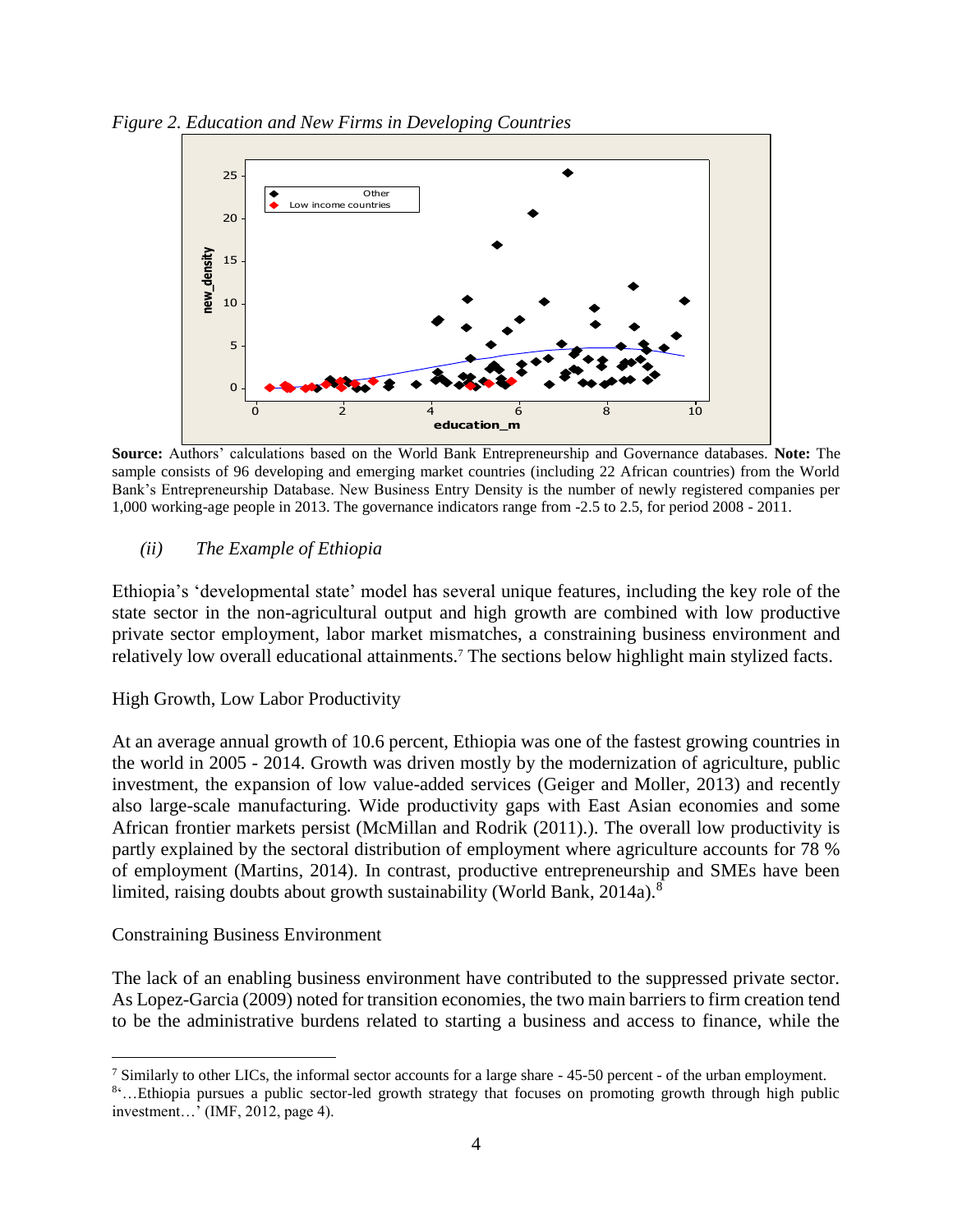government interference and taxes impact the expected profit and firm survival. These are also the main barriers in Ethiopia.<sup>9</sup> For example, minimum capital required to start a business in Addis Ababa amounts to 10 times GNI per capita. Another area that need strengthening is registering property, to ensure property right and facilitate formation of collateral and access to finance. In 2015, Ethiopia ranked as number 104 out of 189 countries (World Bank, 2014b).

## Skill Shortages

A possible contributing factor to the low entrepreneurial rates is the overall low level of education, as the success rates and sustainability of early-stage entrepreneurs are positively correlated with their educational attainment. The level of education, and entrepreneurial education, in Ethiopia is lagging other low income countries in SSA (Table 3). The skill shortages have been amplified by an ineffective labor market matching of skilled workers and vacancies (Denu et al, 2005).

*Table 1. Entrepreneurial Education and Training in Selected LICs*

|                                             | <b>ETH</b> | SSA av. | <b>GHA</b> | <b>MLW</b> | <b>NIG</b> | <b>UGA</b> | ZAM |
|---------------------------------------------|------------|---------|------------|------------|------------|------------|-----|
| <b>Primary and secondary education:</b>     |            |         |            |            |            |            |     |
| encourages creativity, self-sufficiency and |            |         |            |            |            |            |     |
| initiative                                  | 1.9        | 2.3     | 2.3        | 2.3        | 1.9        | 1.9        | 2.2 |
| gives adequate attention to                 |            |         |            |            |            |            |     |
| entrepreneurship and new firm creation      | 2.3        | 2.0     | 2.8        | 2.9        | 2.7        | 2.3        | 2.8 |
| <b>Universities</b>                         |            |         |            |            |            |            |     |
| provide good and adequate preparation for   |            |         |            |            |            |            |     |
| starting up and growing new firms           | 1.8        | 2.5     | 2.3        | 2.9        | 2.6        | 1.8        | 2.3 |
| <b>Business and management education</b>    |            |         |            |            |            |            |     |
| provide good and adequate preparation for   |            |         |            |            |            |            |     |
| starting up and growing new firms           | 2.1        | 2.7     | 2.8        | 3.1        | 2.3        | 2.1        | 2.8 |
| Vocational and professional education       |            |         |            |            |            |            |     |
| provide good and adequate preparation for   |            |         |            |            |            |            |     |
| starting up and growing new firms           | 2.6        | 2.9     | 3.0        | 3.3        | 2.8        | 2.6        | 3.0 |

**Source:** Herrington and Kelley (2013). Note: Answers are experts' opinions from surveys conducted by the Global Entrepreneurship Monitor, measured on an increasing scale from 0 (lowest score) to 5 (highest score). **Note:** Since 2010, Ghana has been classified as a middle income country.

The education and the environment that individuals are exposed to are key for their entrepreneurial aptitude (Ncube, 2005). In the Ethiopian universities, entrepreneurship is still in its early phase and concentrated mostly in business schools and agricultural colleges. Entrepreneurship promotion centers are scarce. The country thus needs to integrate entrepreneurship in the curricula while establishing centers of entrepreneurial excellence (Gerba, 2012).

# Limited Entrepreneurial Activity

 $\overline{a}$ 

The Global Entrepreneurship Monitor 2013 study lists Ethiopia as having one of the lowest rates of entrepreneurial activity in SSA, including among the LICs. Only 15% of the adults were starting or running a new business in 2012, compared to the average of 28% of adults for countries in the region. Further, in Ethiopia, only 10 % of adults were running established businesses relative to the regional average of 13 % (Table 2). Only 24 % of adults intended to create a firm, which is

<sup>&</sup>lt;sup>9</sup> This paper considers the access to finance as part of the broader business environment.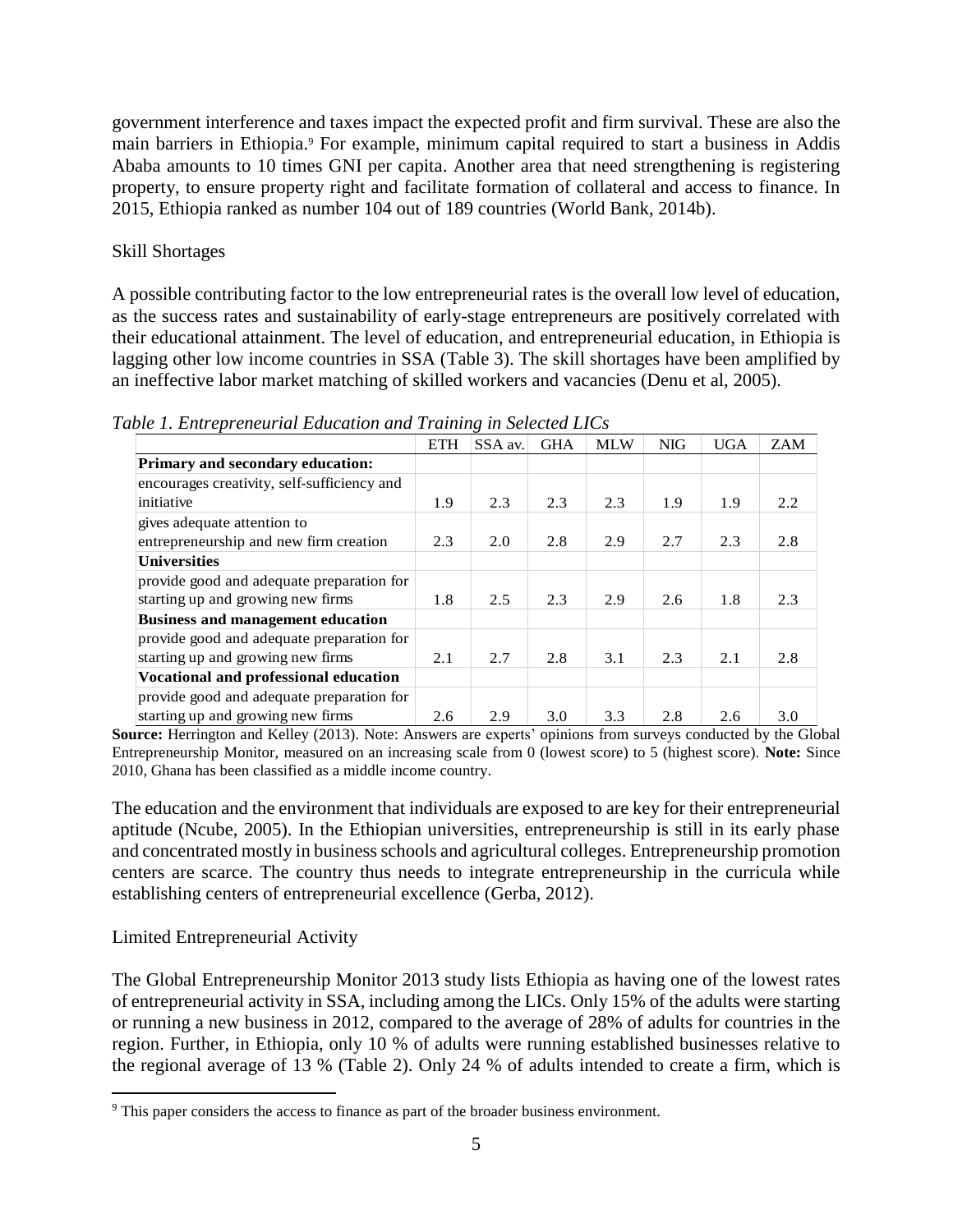less than half of the region's average of 53 %. This is consistent with the observation that about 50 large and medium-sized firms play a key role in the economy (Sutton and Kellow, 2010).

|          | Entrepreneurs (% of working age population) |            |             |  |  |  |  |  |
|----------|---------------------------------------------|------------|-------------|--|--|--|--|--|
|          | Nascent                                     | <b>New</b> | Established |  |  |  |  |  |
| Ethiopia | 6                                           |            | 10          |  |  |  |  |  |
| Ghana    | 15                                          | 23         | 38          |  |  |  |  |  |
| Malawi   | 18                                          | 20         | 11          |  |  |  |  |  |
| Nigeria  | 22                                          | 14         | 16          |  |  |  |  |  |
| Uganda   | 10                                          | 28         | 31          |  |  |  |  |  |
| Zambia   |                                             | 15         |             |  |  |  |  |  |

*Table 2. Entrepreneurial Activity in Selected LICs, 2012*

**Source:** Herrington and Kelley, 2013. Note: Since 2010, Ghana has been classified as a middle income country.

### **3. The Model and Policy Analysis**

This section develops a model illustrating the role of an enabling business environment and skills for stimulating productive entrepreneurship, reflecting the above shortages.

### *3.1 The Environment*

The population is normalized to one. There are two types of agents, entrepreneurs and workers, with population shares  $\mu$  and  $1 - \mu$ , respectively. They live for one period, are endowed with one unit of time and  $\overline{w}$  amount of consumption good, and have preferences,  $E(c)$ , where c denotes consumption good and *E* the expectations agents form at the beginning of the period.

### *Entrepreneurs*

 $\overline{a}$ 

At the beginning of the period, entrepreneurs search for opportunities to open productive firms in the private sector. This search costs them  $\gamma_1 x + \gamma_2 x^2/2$  $\gamma_1 x + \gamma_2 x^2 / 2$ ,  $\gamma_1, \gamma_2 > 0$ , units of the consumption good and results in the probability x of finding a business opportunity with productivity per worker  $z<sub>s</sub>$ . They can turn a business opportunity into a highly-productive firm by hiring  $\bar{n}_s$  skilled workers. Denoting  $m_p$  as number of entrepreneurs searching for skilled workers, the matching h of the aggregate skilled vacancies,  $V_s = m_p \overline{n}_s$ , with skilled workers,  $N_s$ , follows:

$$
h = A \min[N_s; V_s] = A \min[N_s; m_p \overline{n}_s]
$$
\n<sup>(1)</sup>

where *h* is the total number of matches and *A* denotes matching efficiency. Entrepreneurs with a high-productivity business opportunity find skilled workers with probability  $\rho = A \min[\frac{1}{N_s}, 1]$ .<sup>10</sup> *s V*  $\rho = A \min[\frac{N}{N}]$ 

*s*

 $10$  As Snower (1996) points out, when firms are imperfectly informed about the availability of skilled workers, even skills that are useful to all firms are not general since not all firms have access to these workers. In  $(1) A < 1$  to reflect imperfections in the matching process.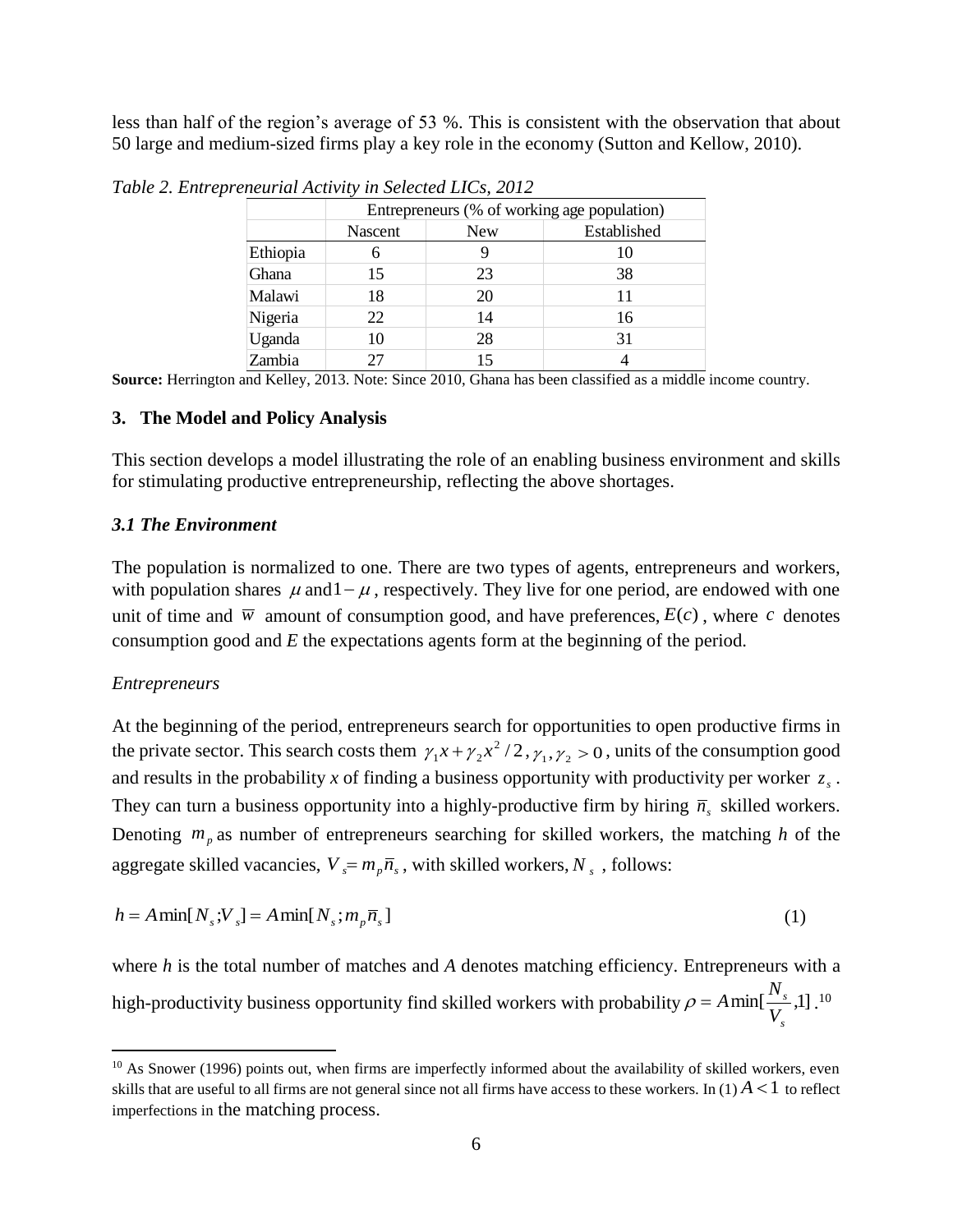After finding a highly-productive business opportunity and skilled workers, entrepreneurs pay start-up cost  $c<sup>F</sup>$  (e.g. licensing fee, land and building lese, etc.) and produce output according to (2). The output depends on the productivity level,  $z_s > 0$ , and the quality of the business environment in the formal sector,  $\beta^F$ ,  $0 \le \beta^F \le 1$ .<sup>11</sup> Firms in the formal sector pay profit tax  $\tau$ and earn after-tax profit:

$$
\pi^F = (1 - \tau)(\beta^F z_s \overline{n}_s - w_s \overline{n}_s - c^F) \tag{2}
$$

Where  $w_s$  is the wage of skilled workers (in the formal sector), determined through bargaining.

Entrepreneurs who do not find highly-productive opportunities or skilled workers open lowproductivity firms in the informal sector, with productivity per worker of  $z<sub>u</sub>$ . The entrepreneurs' productivity is further lowered by the business climate factor in the informal sector  $\beta<sup>1</sup>$  where  $0 < \beta^1 < \beta^F < 1$ .<sup>12</sup> The entrepreneurs employ unskilled workers,  $\overline{n}_u$ , where  $0 < \overline{n}_u < \overline{n}_s$ , that is firms in the informal sector are smaller. Entrepreneurs in the informal sector do not pay taxes, but are subjected to tax monitoring and full confiscation for tax evasion. Their profit amounts to:

$$
\pi^{u} = (1 - \phi)(\beta^{t} z_{u} n_{u} - w_{u} n_{u} - c^{t})
$$
\n(3)

where  $w_u$  is the wage of an unskilled worker in a low-productivity, informal firm, which equals the income, *b*, of the self-employed in the informal sector, and  $\phi$  is the probability that the firm's tax evasion is detected by the tax authority. In sum,  $z_s > z_u > b > 0$  are productivity levels in highproductivity firms (in the formal sector), low-productivity firms (in the informal sector), and selfemployed, respectively.

### *Workers*

 $\overline{a}$ 

When acquiring skills demanded in the highly productive private firms, workers incur cost,  $k(q) = \theta q^2 / 2$  where  $\theta > 0$  is the cost parameter. Their effort results in probability *q* of obtaining skills<sup>13</sup> and probability  $\xi = A \min[\frac{r}{N}, 1]$  of finding a job in a highly productive firm. Workers who do not obtain skilled jobs work in the informal sector, either as self-employed or in a lowproductive firm. In both cases they earn income  $b < w_s$ . *s s N*  $\xi = A \min[\frac{V}{V}]$ 

<sup>&</sup>lt;sup>11</sup> More generally,  $\beta^F$  reflects quality of formal institutions. Amoros (2009) shows empirically that differences in institutional quality help explain differences in entrepreneurship across countries.

 $12$  Dethier at al. (2011) observethat not only can better business environments cause firms to be more efficient, but that also that inherently more efficient firms choose better business environments.

<sup>&</sup>lt;sup>13</sup> *x* (and *q*) are between 0 and 1. Despite their efforts, workers (entrepreneurs) occasionally fail to acquire skills (find business opportunities).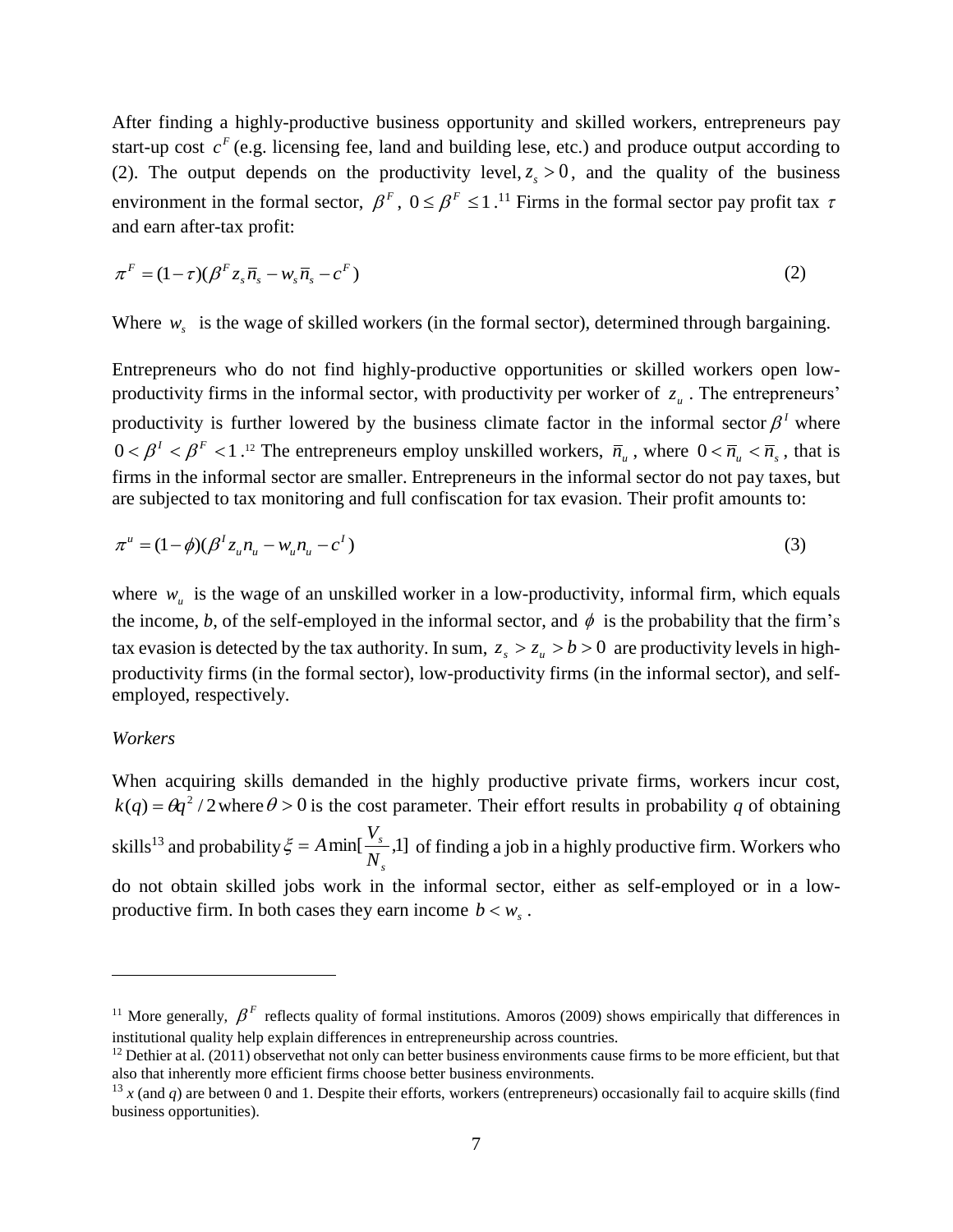While the market for unskilled workers is perfectly competitive, wages for the skilled workers are set through decentralized bargaining between the skilled workers and the productive private firms. If bargaining does not lead to an agreement, the workers would receive income from selfemployment in the informal sector,  $b$ . The outcome of decentralized bargaining depends on the relative strength of the skilled worker and the firm,  $\alpha$ :

$$
w_s = \alpha(\beta^F z_s - \pi_u) + (1 - \alpha)b \tag{4}
$$

The wage gap between skilled and unskilled jobs amounts to  $\alpha(\beta^F z_s - \pi_u - b)$ .

### *The Labor Market Clearing Conditions*

The characterization of the environment is completed by the labor market equilibrium conditions. Denoting  $m_u$  as the share of entrepreneurs running low-productivity firms and employ the unskilled workers, the market clearing condition for the entrepreneurs is:

$$
\mu = m_u + m_p \tag{5}
$$

Denoting  $n<sub>s</sub>$  to be the total number of skilled labor employed in the formal private sector,  $n_{\mu} = m_{\mu} \overline{n}_{\mu}$  the total unskilled labor in the informal sector, and  $n_{i}$  as the total number of selfemployed in the informal sector, the labor market equilibrium condition for workers is:

$$
1 - \mu = n_s + n_u + n_i \tag{6}
$$

#### *3.2 Multiple Equilibria*

 $\overline{a}$ 

*An equilibrium* in this economy is defined as an allocation of entrepreneurs and workers and wage rate such that: (i) each entrepreneur chooses the effort *x* put into search for business opportunities; (ii) each workers chooses effort *q* put into acquiring skills; (iii) wage rate is set through Nash bargaining as in (4); and (iv) labor market clearance conditions are met.<sup>14</sup>

In equilibrium, the marginal cost of entrepreneur's search for a business opportunity equals the net profit as in Equation (7). Similarly, the worker's marginal cost of acquiring skills equals the expected difference between a skilled wage and alternative income, given by (8): <sup>15</sup>

$$
\gamma_1 + \gamma_2 x = \rho(\pi_s - \pi_u) = A \min \left[ \frac{(1 - \mu)q}{\mu x \overline{n}_s} ; 1 \right] (\pi_s - \pi_u)
$$
\n(7)

 $14$  It is straightforward to show that depending on the parameters, the model either has (i) a unique 'low-productivity' equilibrium where workers and entrepreneurs exert zero effort or (ii) one 'low productivity' and one 'high productivity' equilibrium with positive efforts by workers and entrepreneurs.

<sup>&</sup>lt;sup>15</sup> In (7) and (8), the number of skilled vacancies is  $V_s = \mu \overline{m_s}$ , where  $m_p = \mu \overline{x}$  is the number of entrepreneurs who found a highly productive business opportunity. Similarly, the number of skilled workers searching is  $N_s = (1 - \mu)q$ .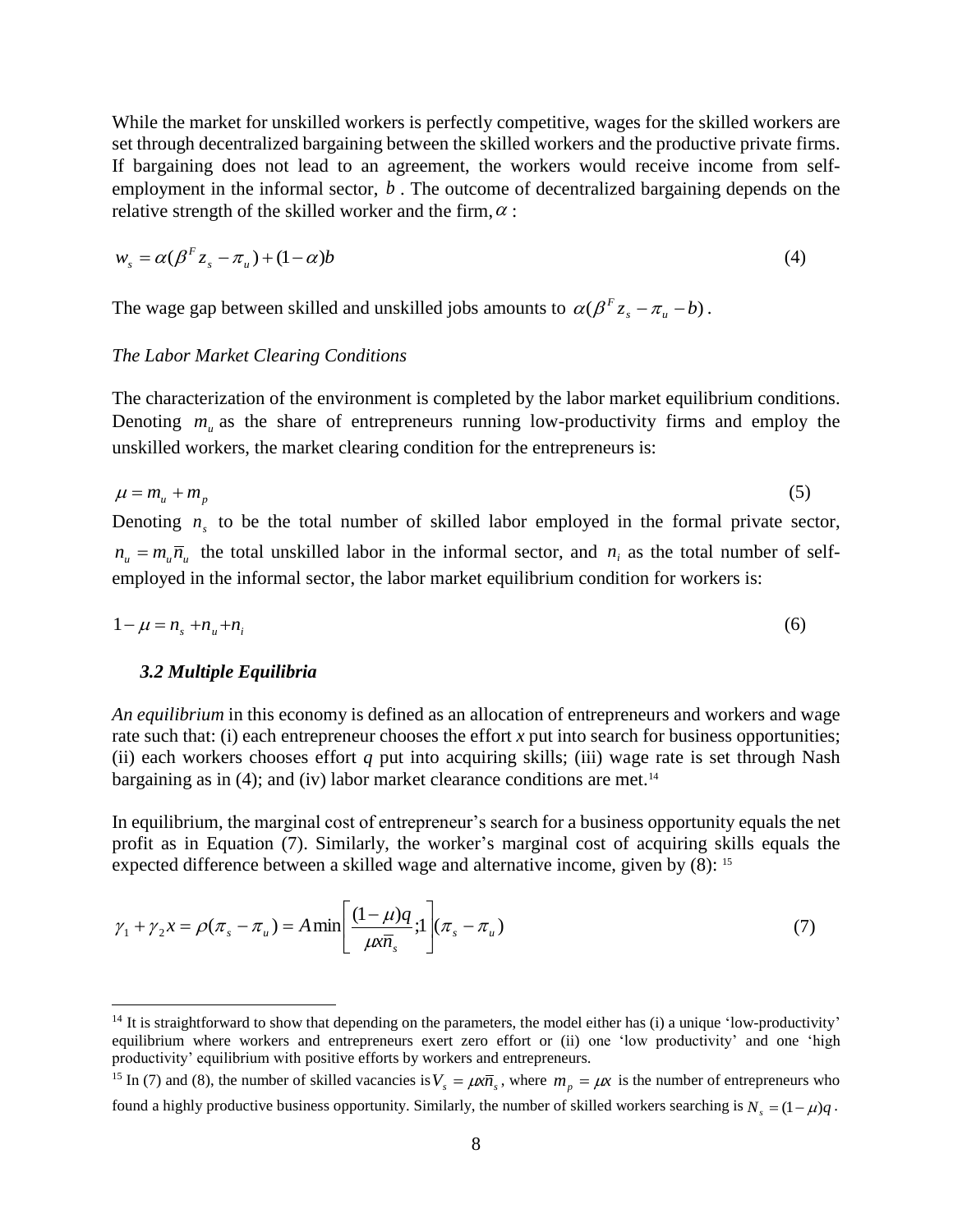$$
\theta q = \xi(w_s - b) = A \min \left[ \frac{\mu x \overline{n}_s}{(1 - \mu)q}; 1 \right] (w_s - w_u)
$$
\n(8)

and  $w_s$  specified in Equation (4). Equations (7) and (8) can be obtained by solving entrepreneur's and worker´s problems, together with the labor market clearing conditions (5) and (6). In (7),  $\gamma_1 + \gamma_2 x \ge 0$  denotes the marginal cost of entrepreneurial search.

The equilibria form at the intersections of the entrepreneurs' 'search curve' as in (7) and workers' 'training curve' given by (8) and (4). The system described by (4), (7) and (8) can lead to two equilibria: (i) a low-productivity equilibrium, where entrepreneurs exhort limited effort to start firms and (ii) a high-productivity equilibrium with higher effort by entrepreneurs.

#### *Low Productivity Equilibrium*

The first equilibrium is the low productivity trap, where – under a shortage of private firm, i.e.  $\mu \overline{n_s}$  <  $(1 - \mu)q$  – the business environment (i.e. tax rates, start – up cost, search cost) is such that  $\pi_s - \pi_u \leq \gamma_1 / A$ . Equation (7) shows that in such environment where difference between in profit between running high and low productivity firm is small, entrepreneurs will not search for highly productive business opportunities, i.e.  $x = 0$ . Equation (8) in turn shows that workers will not acquire skills i.e.  $q = 0$ . The economy will thus consist only of low-productive firms and unskilled workers, both operating in the informal sector. <sup>16</sup> As Snower (1996) emphasized for the case of developed countries, when the economy is in a low-productivity equilibrium (or 'low-skill, badjob trap'), the need for public stimulus rises markedly relative to other equilibrium cases.

### *High Productivity Equilibrium*

The second, high productivity equilibrium comprises both positive entrepreneurial search and workers' learning efforts (*x, q>0*). A pre-condition is a business environment conducive enough so that profits in the highly productive private firms employing skilled workers sufficiently higher than those in productive firms with unskilled workers, i.e.  $\pi_s \ge \pi_u > 0$ . In this equilibrium, the economy consists of both high productivity private firms in the formal sector, low productivity firms in the informal sector as well as self-employed workers in the informal sector.

#### *3.3 Policy Analysis*

 $\overline{a}$ 

In this section, we relate the key parameters of our model to evidence on the business environment in Ethiopia and other low income countries.

 $(1 - \mu)q \le \mu \times \overline{n}$ . When  $w^s \le w^u = b$ , that is *s*  $F$  *z*<sup>*u*</sup> *z*  $\beta^F \leq \frac{\pi^u + b}{m}$ , unskilled workers will not have incentives to obtain

<sup>&</sup>lt;sup>16</sup> The second case is when the share of skilled workers is below that or same as the share of skilled vacancies, i.e.

training. The absence of the skilled workers will remove incentives for entrepreneurs to search for business opportunities requiring skilled workers.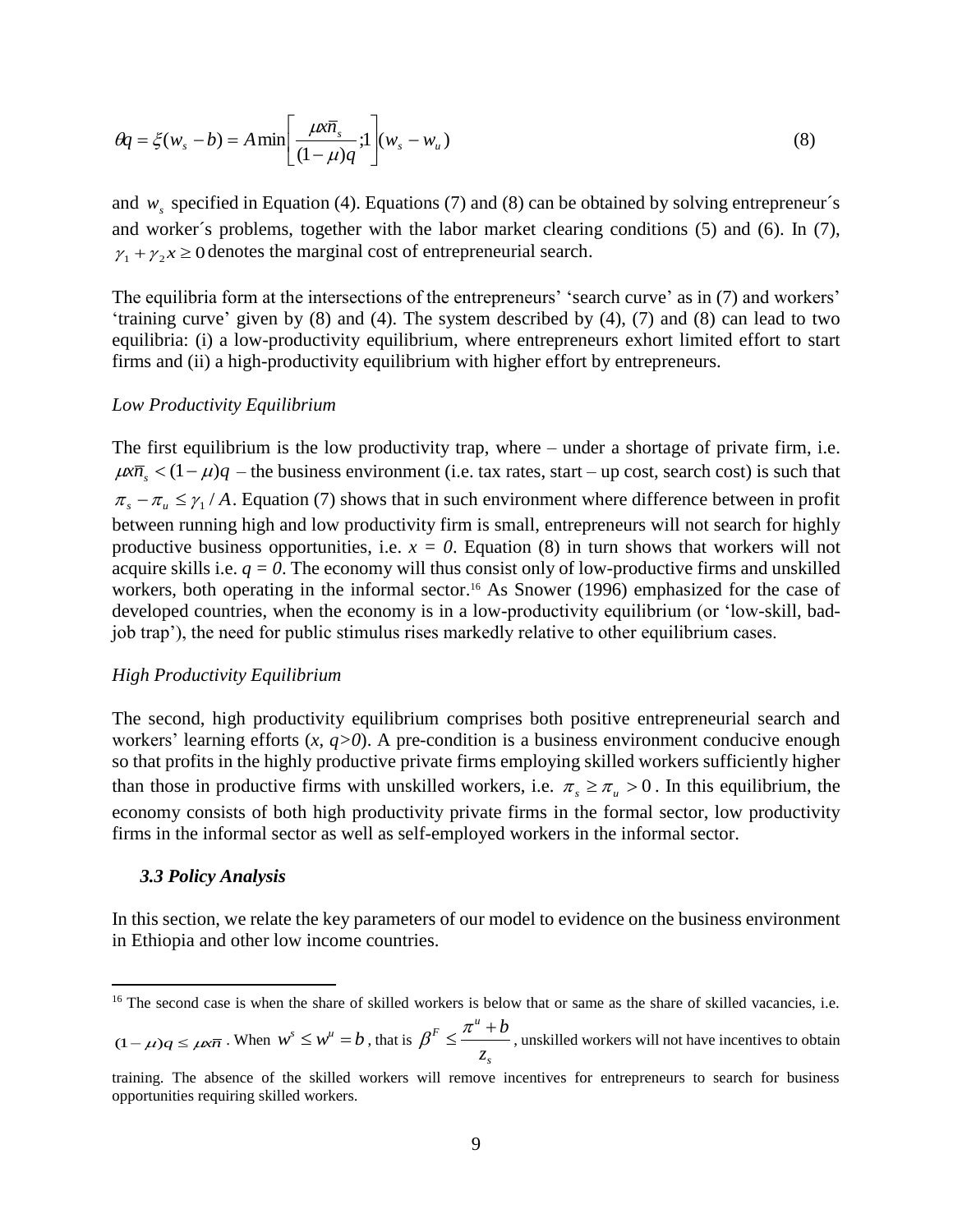During a start-up phase, each entrepreneur searches for a business opportunity. After a suitable opportunity is identified, the entrepreneurs need to turn it into productive firms. At this stage, they can be hampered by cumbersome registering and licensing procedures, stringent hiring regulations, and the lack of skilled workers, among other factors. The ability of the legal framework to protect property rights is equally important, as it influences the expected profit and hence effort that entrepreneurs put into search. The entrepreneurs also consider the state of the financial infrastructure such as development of capital markets, control of corruption, and effectiveness of the government during their start-up phase (Ncube, 2005).

### *Improving the Business Environment*

This section underscores the impact of improved business environment on (i) entrepreneurs' search for highly-productive business opportunities; and (ii) workers' effort to acquire skills. It follows from (4), (7) and (8) that in the case of shortage of skilled vacancies,  $(1 - \mu)q < \mu \overline{m_s}$ , a better business environment (e.g. higher  $\beta^F$  and lower  $\gamma$ ) will encourage entrepreneurs to intensify their search effort  $(x)$  for productive business opportunities. This in turn, will incentivize unskilled workers to acquire skills. <sup>17</sup> A more intense search by entrepreneurs due to improved business environment and the subsequent additional learning efforts by workers will result in a higher number of productive firms, increased output, and additional productive employment.

## *Reforming Property Rights*

 $\overline{a}$ 

Unclear property rights, which imply a possibility of expropriation (where  $\beta^F = 0$ ), are an important component of the business climate in many low income countries. Denoting probability of expropriation as  $\psi$ , the efficiency coefficient in the production function changes to  $\overline{\beta}^F = (1 - \psi)\beta^F + \psi 0$ . Entrepreneurs are more likely end up running low productivity firms in the informal sector, as the expected profit in the formal sector is reduced by the possibility of expropriation. The reverse also holds – if improvements to property rights are sufficiently large, entrepreneurs who will increase their search effort and more likely end up in the formal sector.

Given two negative externalities (searching and learning) that characterize the low-productivity trap, sizeable interventions both on the side of business environment (generating labor demand) and training (improving quality of labor supply) are needed. The non-linearity in the searching and learning are key for prioritizing interventions. Specifically, policies should first target the most significant constraint to the creation of productive firms. In sectors or communities with shortages of productive firms, policies should focus on better business environment to encourage entrepreneurial search. In (some high-tech) sectors characterized by skill shortages, interventions

<sup>17</sup> More formally, from (2)  $\frac{GR_s}{2.2\pi} > 0$  $\partial$  $\partial$ *F F s*  $\beta$  $\frac{\pi_s}{\beta^F} > 0$  and  $\frac{\partial \pi_s}{\partial \tau}$ π  $\partial$  $\partial \pi_{\text{\tiny s}}^F$  $\frac{s}{s-1}$ ,  $\frac{on_s}{s-1}$  < 0  $\partial$  $\partial$  $\gamma$  $\pi^F$  $s<$  0. From (7) the entrepreneurial search effort *x* becomes

$$
x = A(\pi_s^F - \pi_u)/\gamma
$$
 if skilled jobs are scarce. Hence  $\frac{\partial x}{\partial \beta^F} > 0$  and  $\frac{\partial x}{\partial \gamma}, \frac{\partial x}{\partial \tau} < 0$ . From (8) then  $\frac{\partial q}{\partial x} > 0$ .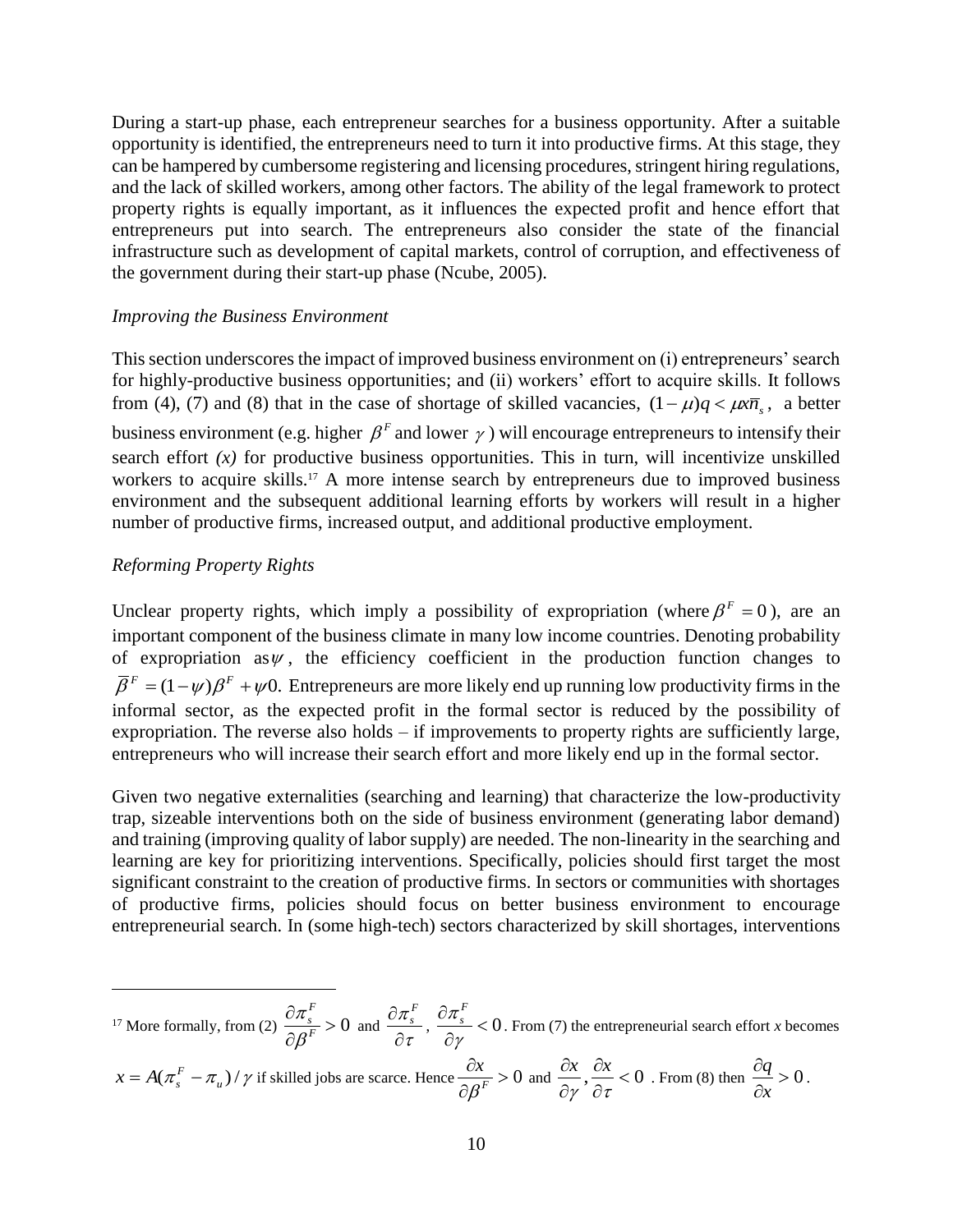encouraging training should be prioritized. Since the binding constraint may be changing over time, complementary, and well-sequenced, policies would be most effective.

# *3.4 Illustrative Numerical Solution*

To illustrate the impact of policies such as improved functioning of the labor market, *A*, and a better business environment,  $\beta^F$ , as well as lower cost of search for business (or entrepreneurs' skills),  $\gamma$ , this section provides a numerical example. The baseline parameters are set in Table 3; these values were set to yield the share of informal sector employment in total employment of 50 percent and of formal sector firms in total firms of 29 percent.<sup>18</sup>

*Table 3. Baseline Parameters* 

| Parameter<br>- | . . | u        | 0   |     | $\overline{ }$ | $\sim$<br>$\sim$ | ำ.  | $\sim$<br>$\boldsymbol{\mathcal{U}}$ | $\mathbf{z}$<br>$\mathbf{u}$ | $\mathbf{z}$<br>$\mathbf{u}_{\cdot \cdot}$<br>$\boldsymbol{\mathcal{U}}$ | -<br>$\sim$ $\sim$ | -<br>$\sim_u$ | ı                |                       |
|----------------|-----|----------|-----|-----|----------------|------------------|-----|--------------------------------------|------------------------------|--------------------------------------------------------------------------|--------------------|---------------|------------------|-----------------------|
| v alue         | ∪.∪ | ∽<br>U.J | v.i | v.i |                | $ -$<br>∪.∪J     | U.4 | ∪.∪                                  |                              | <b>__</b>                                                                | ∽                  |               | $v.\overline{v}$ | $\sim$ $\sim$<br>v.JJ |

The indicative elasticity of informal sector employment to changes in each of the business environment variable  $(A, \gamma, \beta^F)$  is calculated by changing values of these variables by 20 percent and computing the new informal employment rate (Table 4).

| Variable | <b>New</b> | New share                | New share | Elasticity of informal and   |  |  |
|----------|------------|--------------------------|-----------|------------------------------|--|--|
|          | value      | of formal<br>of informal |           | unskilled employment to 20 % |  |  |
|          |            | firms<br>employment      |           | change in variable           |  |  |
|          |            | % of total               |           | % change                     |  |  |
| А        | 0.60       | 35                       | 40        | $-20.0$                      |  |  |
| $\gamma$ | 1.20       | 32                       | 45        | $-9.4$                       |  |  |
|          | 0.65       | 37                       | 36        | $-27.1$                      |  |  |

*Table 4. Elasticities of Key Outcomes w.r.t. Changes in the Business Environment*

The results in Table 3 indicate that the 20 % improvement in the business environment would reduce employment in the informal sector by 27 % with a corresponding increase in productive employment. Improvements in the job matching would have similar impact.

# **4. Empirical Analysis**

 $\overline{a}$ 

# *4.1 Drivers of Entrepreneurship Globally and in LICs*

This section utilizes multivariate regression analysis to find out whether the number of start-ups (e.g., new firm density) is related to the quality of the business environment and education level.<sup>19</sup>

<sup>&</sup>lt;sup>18</sup> Parameters are chosen to match the limited available information. For example, the wage of unskilled workers in the informal sector amounts to 30-40 percent of the wage of the skilled workers, and the wage gap between skilled workers in the formal and informal sector. 2005, is 30 percent.

<sup>&</sup>lt;sup>19</sup> Data sources are: the World Bank's Knowledge assessment methodology database (for education), the World Bank's governance database (for regulatory quality and the rule of law), and the World Bank's entrepreneurship database (for the new form density per 1,000 population).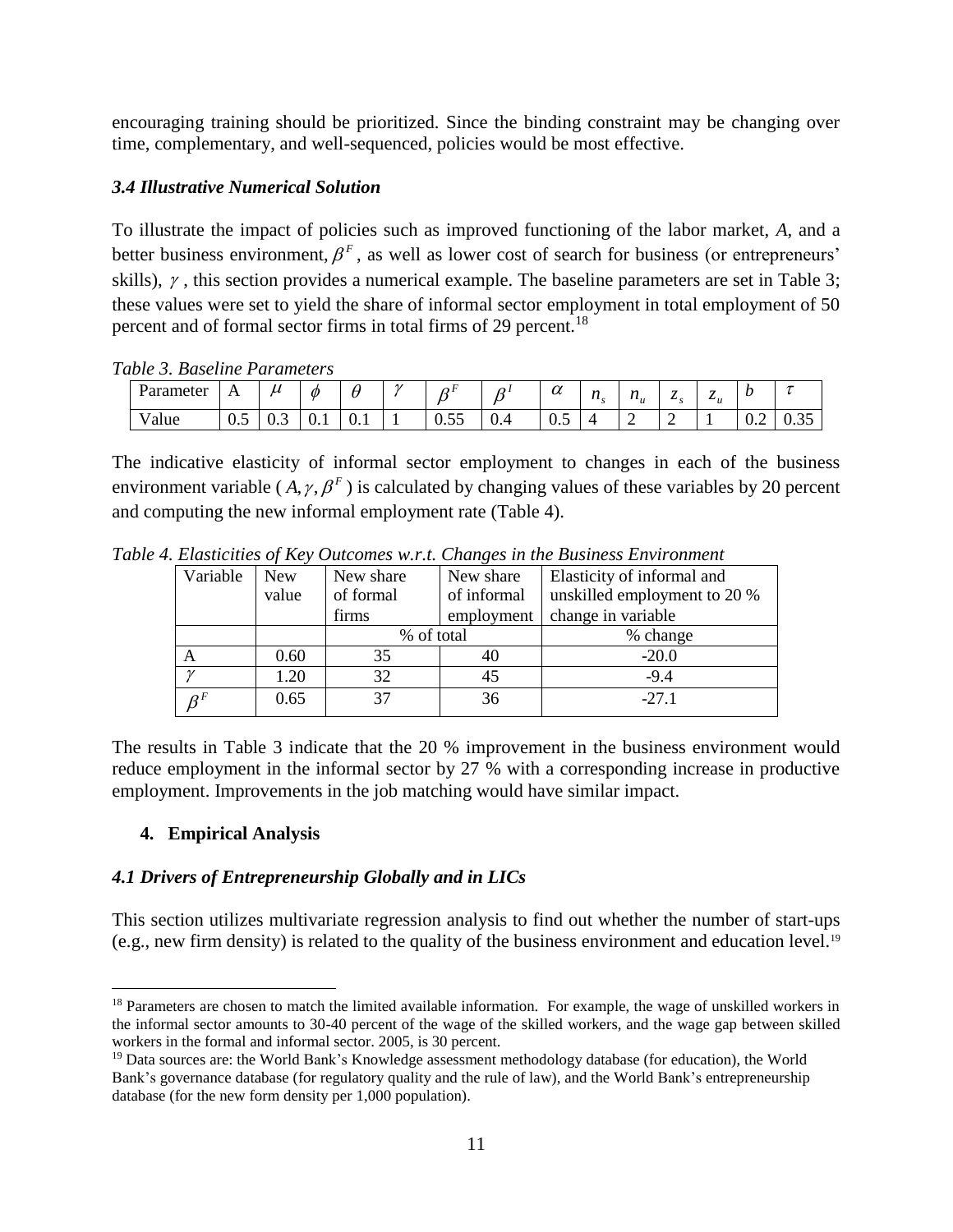The basic empirical equation is specified as follows:

$$
Density_i = \alpha. Educ_i + \alpha_1. Educ_i^2 + \beta. Bu \sin ess\_env_i + \theta Control_i + \varepsilon_i
$$
 (9)

The main findings are that entrepreneurship is positively associated with education and the financial sector development, but is negatively related to countries' low or lower-middle income level. Further, increased educational levels have diminishing effect on entrepreneurship, as shown in our model and stylized facts in Section 2 (Table 7, columns 1-4). However, in this specification we have not found direct impact of the business environment (other than the financial sector development) on entrepreneurship.

To find out if there is complementary effect between education and the business environment, as suggested by the results of the model in Section 3, we use two approaches. First, we generate variable equal to the product of education and the business environment or the rule of law (in levels):  $Educ_i * Bu \sin ess\_env_i$ . A positive coefficient indicates that a better business environment raises the positive effect of additional education (skills) on entrepreneurship.

Density<sub>i</sub> = 
$$
\alpha
$$
.*Educ<sub>i</sub>* +  $\delta$ *Educ<sub>i</sub>* \* *Bu* sin *ess*  $\_\text{envi$  +  $\beta$ .*Bu* sin *ess*  $\_\text{envi$  +  $\theta$ *Control<sub>i</sub>* +  $\varepsilon$ <sub>i</sub> (10)

The second approach accounts for the heterogeneity among countries by having the effect of the business environment to depend on whether it is below or above the medium in the sample:

*Bus* 
$$
\_ env\_\_ med_i = \begin{cases} 1 & \text{if} \quad Bu \sin ess\_\_ env_i < Median(Bu \sin ess\_\_ env_i) \\ 0 < 0 \end{cases}
$$

Equation (10) is then written as:

Density<sub>i</sub> = 
$$
\alpha
$$
.*Educ<sub>i</sub>* +  $\delta$ *Educ<sub>i</sub>* \* *Bus* env med<sub>i</sub> +  $\beta$ .*Bu* sin *ess* env med<sub>i</sub> +  $\beta$ *Control<sub>i</sub>* +  $\varepsilon$ <sub>i</sub> (12)

Our model posits that the effect of skills (proxied by education) on entrepreneurship (new firm density) varies with the quality of the business environment achieved. To capture this heterogeneity, we estimate marginal effect of an interaction variable between education and the business environment. Education indeed has a positive effect on new firm density, but its marginal effect decreases as the as the quality of the business environment (the quality of regulations and the rule of law) rise. As previously, entrepreneurship is positively related to the financial sector development but negatively to countries' low or lower-middle income level (Table 5, columns 5- 6). To put differently, when the quality of the business environment is very low (and below median), the effectiveness of educational improvements on entrepreneurship is diminished.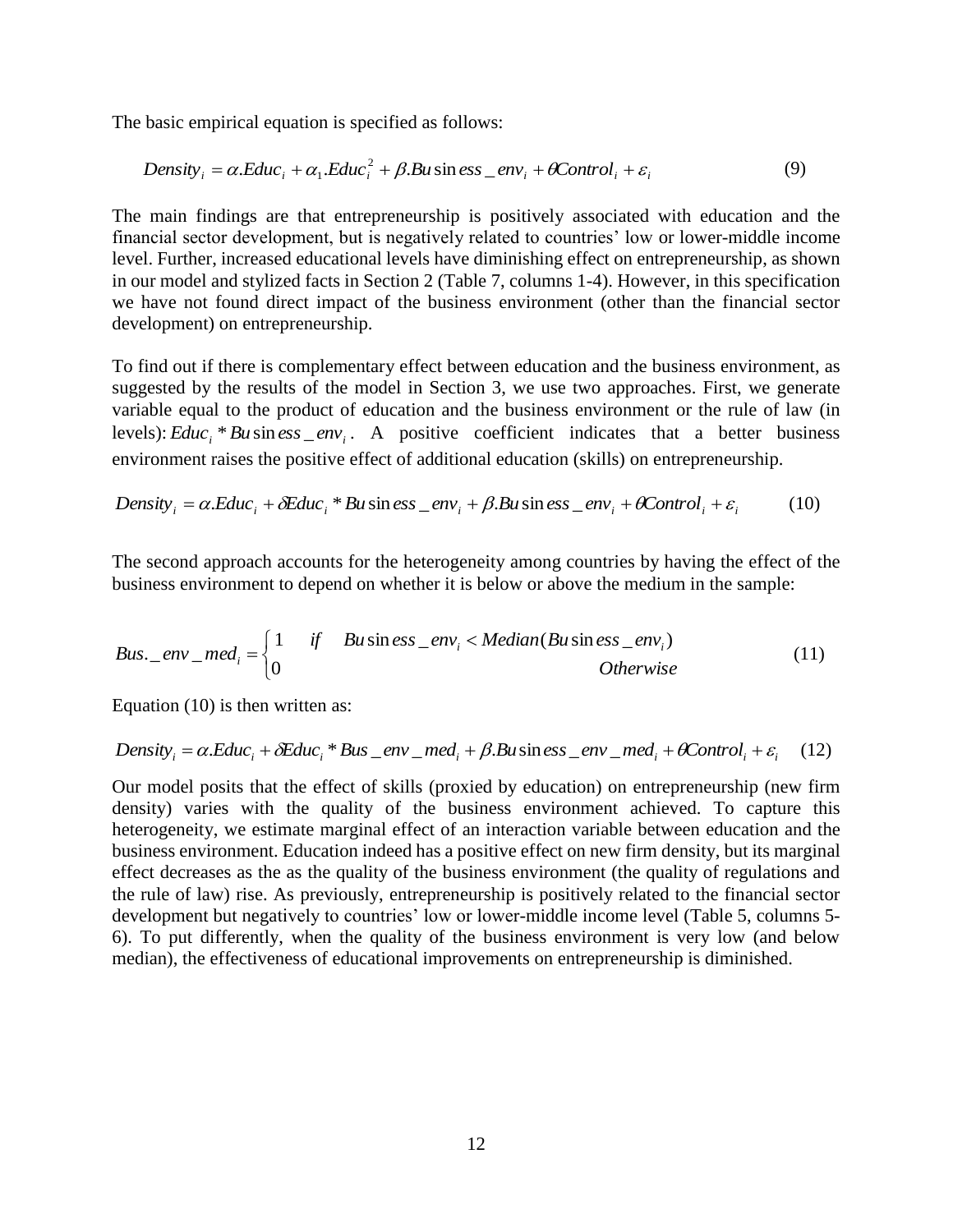| Dependent variable       | (1)        | (2)         | (3)         | (4)         | (5)         | (6)         |
|--------------------------|------------|-------------|-------------|-------------|-------------|-------------|
| New firm density         |            |             |             |             |             |             |
| Educ                     | 1.188**    | 1.132**     | $1.152**$   | 1.159**     | $-0.789*$   | $-0.684*$   |
|                          | (0.559)    | (0.545)     | (0.571)     | (0.550)     | (0.426)     | (0.401)     |
| Educ <sup>^2</sup>       | $-0.146**$ | $-0.135**$  | $-0.140**$  | $-0.138**$  |             |             |
|                          | (0.0667)   | (0.0645)    | (0.0692)    | (0.0666)    |             |             |
| Educ*regulatory env.     |            |             |             |             |             |             |
| (below median)           |            |             |             |             | $0.821**$   |             |
|                          |            |             |             |             | (0.379)     |             |
| Educ*rule-law (below     |            |             |             |             |             |             |
| median)                  |            |             |             |             |             | $0.657*$    |
|                          |            |             |             |             |             | (0.352)     |
| Regulatory env.          | 0.532      |             |             |             |             |             |
|                          | (0.866)    |             |             |             |             |             |
| Rule-law                 |            | $-0.272$    |             |             |             |             |
|                          |            | (0.915)     |             |             |             |             |
| <b>Regulatory (below</b> |            |             |             |             |             |             |
| median)                  |            |             | $-0.577$    | $-5.239**$  |             |             |
|                          |            |             | (0.864)     |             | (2.325)     |             |
| Rule-law (below          |            |             |             |             |             |             |
| median)                  |            |             |             | 0.874       |             | $-2.589$    |
|                          |            |             |             | (1.251)     |             | (2.062)     |
| Domcredit_gdp            | $0.0512**$ | $0.0582**$  | $0.0541***$ | $0.0585***$ | $0.0553***$ | $0.0596***$ |
|                          | (0.0225)   | (0.0240)    | (0.0192)    | (0.0199)    | (0.0196)    | (0.0206)    |
| Africa                   | 0.641      | 0.748       | 0.741       | 0.784       | 0.604       | 0.387       |
|                          | (0.745)    | (0.794)     | (0.716)     | (0.759)     | (0.666)     | (0.807)     |
| Low_income               | $-1.274$   | $-1.831*$   | $-1.305$    | $-2.131*$   | $-1.537$    | $-2.648**$  |
|                          | (1.008)    | (1.098)     | (0.979)     | (1.160)     | (0.997)     | (1.138)     |
| Lower_midincome          | $-2.279**$ | $-2.733***$ | $-2.319**$  | $-2.968***$ | $-2.313**$  | $-3.215***$ |
|                          | (0.932)    | (1.019)     | (0.903)     | (1.038)     | (0.957)     | (1.065)     |
| Constant                 | $-0.751$   | $-0.846$    | $-0.531$    | $-1.287$    | 5.717**     | 4.352*      |
|                          | (1.758)    | (1.667)     | (1.899)     | (1.852)     | (2.432)     | (2.242)     |
| Observations             | 90         | 90          | 90          | 90          | 90          | 90          |
| R-squared                | 0.462      | 0.460       | 0.461       | 0.463       | 0.457       | 0.453       |

*Table 5. New firms density, Education and Business environment, full sample*

Note: Robust standard errors in parentheses. \*\*\*  $p<0.01$ , \*\*  $p<0.05$ , \*  $p<0.1$ 

We repeat this exercise on the sub-sample of low and middle income countries. Higher education and better business environment (higher quality regulations) are associated with higher rates of entrepreneurship. The variable Educ\*law(<median) (resp. Educ\*regulation(<median)) indicates whether the effect of education depends on the quality of the role of law (resp. regulatory quality). Column 6, Table 6 shows that in low and middle income countries, education has a higher effect with better enforcement of the rule of law.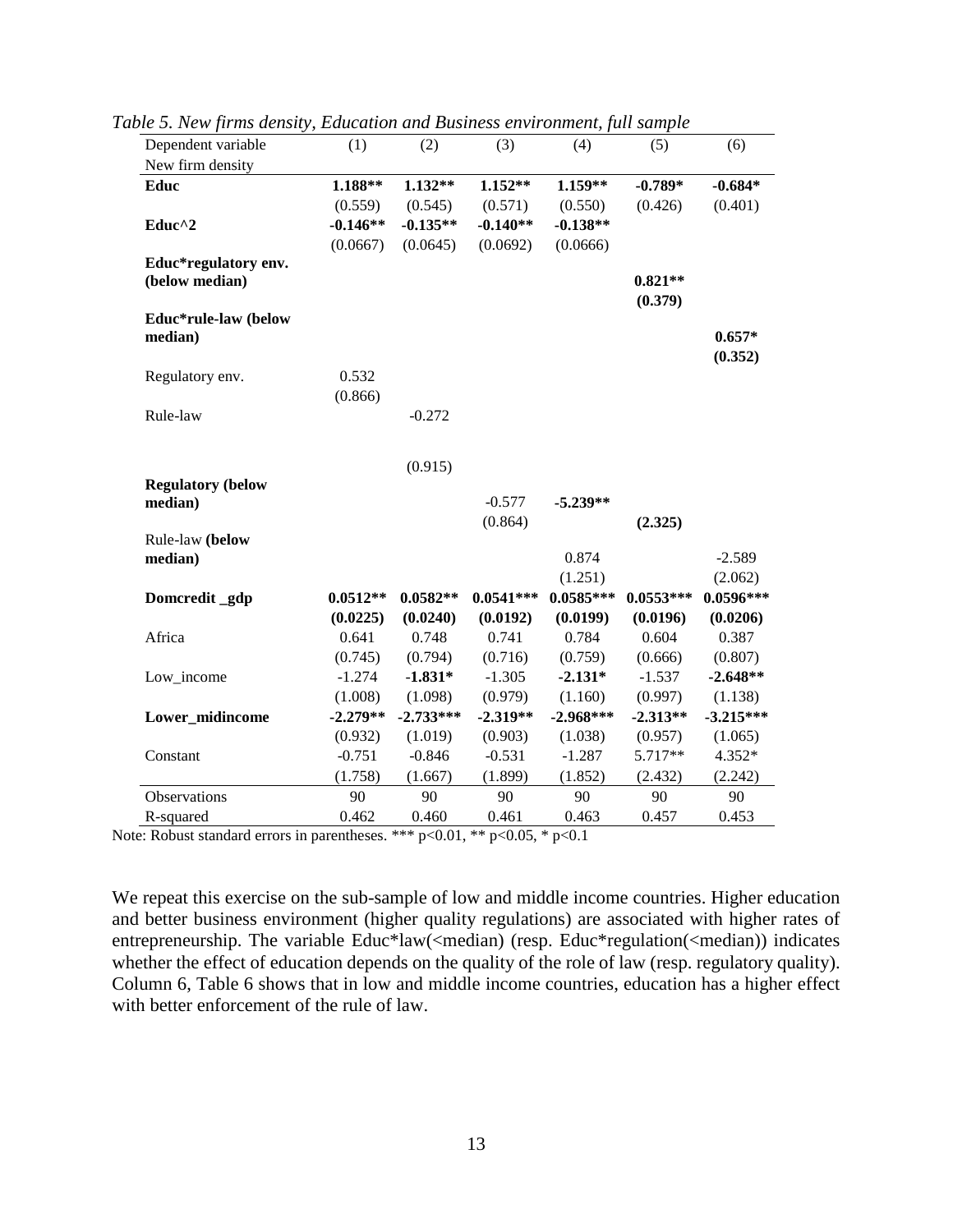| Dep. var :                                                                                                               | (1)       | (2)       | (3)        | (4)        | (5)       | (6)       |
|--------------------------------------------------------------------------------------------------------------------------|-----------|-----------|------------|------------|-----------|-----------|
| New firm density                                                                                                         |           |           |            |            |           |           |
| <b>Education</b>                                                                                                         | $0.922*$  | 1.089**   | $0.934*$   | 1.179**    | $0.547**$ | $0.592**$ |
|                                                                                                                          | (0.478)   | (0.484)   | (0.491)    | (0.503)    | (0.237)   | (0.249)   |
| Education <sup>^2</sup>                                                                                                  | $-0.0765$ | $-0.0889$ | $-0.0654$  | $-0.0940$  |           |           |
|                                                                                                                          | (0.0580)  | (0.0573)  | (0.0580)   | (0.0588)   |           |           |
| Educ*regulation( <median)< td=""><td></td><td></td><td></td><td></td><td><math>-0.296</math></td><td></td></median)<>    |           |           |            |            | $-0.296$  |           |
|                                                                                                                          |           |           |            |            | (0.236)   |           |
| Educ*law( <median)< td=""><td></td><td></td><td></td><td></td><td></td><td><math>-0.374*</math></td></median)<>          |           |           |            |            |           | $-0.374*$ |
|                                                                                                                          |           |           |            |            |           | (0.218)   |
| Regulatory_quality                                                                                                       | 1.591***  |           |            |            |           |           |
|                                                                                                                          | (0.589)   |           |            |            |           |           |
| Rule-law                                                                                                                 |           | 1.283     |            |            |           |           |
|                                                                                                                          |           | (0.799)   |            |            |           |           |
| Regulatory( <median)< td=""><td></td><td></td><td><math>-1.048**</math></td><td></td><td>0.0220</td><td></td></median)<> |           |           | $-1.048**$ |            | 0.0220    |           |
|                                                                                                                          |           |           | (0.518)    |            | (1.094)   |           |
| Rule-law( <median)< td=""><td></td><td></td><td></td><td><math>-1.589**</math></td><td></td><td>0.0115</td></median)<>   |           |           |            | $-1.589**$ |           | 0.0115    |
|                                                                                                                          |           |           |            | (0.629)    |           | (0.873)   |
| Domcredit_gdp                                                                                                            | 0.0263    | 0.0270    | 0.0364     | 0.0276     | 0.0371    | 0.0297    |
|                                                                                                                          | (0.0258)  | (0.0302)  | (0.0244)   | (0.0237)   | (0.0243)  | (0.0240)  |
| Africa                                                                                                                   | 1.063     | 0.810     | 1.253      | 0.781      | 1.217     | 0.853     |
|                                                                                                                          | (0.752)   | (0.805)   | (0.829)    | (0.901)    | (0.796)   | (0.881)   |
| Constant                                                                                                                 | $-1.224$  | $-1.349$  | $-1.648$   | $-1.241$   | $-1.553$  | $-1.076$  |
|                                                                                                                          | (1.168)   | (1.528)   | (1.151)    | (1.187)    | (1.235)   | (1.211)   |
| <b>Observations</b>                                                                                                      | 58        | 58        | 58         | 58         | 58        | 58        |
| R-squared                                                                                                                | 0.330     | 0.312     | 0.294      | 0.321      | 0.295     | 0.318     |

*Table 6. New firms density, Education and Business environment, low income countries*

Note: Robust standard errors in parentheses. \*\*\*  $p<0.01$ , \*\*  $p<0.05$ , \*  $p<0.1$ 

### *4.2 The Example of Ethiopia*

 $\overline{a}$ 

This section presents empirical results from the World Bank Enterprise Survey of the urban Ethiopia.<sup>20</sup> It examines entrepreneurial performance (sales) based on the actual and perceived business environment as well as education. Based on the model, the average sales performance, defined as  $sales = \rho \beta^F z_s n_s + (1 - \rho) \beta^T z_u n_u$ *I*  $s^{\prime \prime} s$  $\text{sales} = \rho \beta^F z_s n_s + (1 - \rho) \beta^T z_u n_u$ , and hence depends directly on the business environment and indirectly, through probability of finding a skilled worker, on education.

Below we present the kernel density estimates of the probability density function of (log of) annual sales for entrepreneurial firms (micro and small enterprises with less than 20 employees). They examine if the business environment impacts positively average annual sales. Figure 3a shows that almost the entire probability density function shifts to the right for MSEs operating under a government contract relative to those without such contract. Further, at higher sales ranges, registered firms outperformed unregistered ones (Figure 3b), indicating that being registered and having government contract – which could help avoid regulations -- may be beneficial for sales.

 $20$  The 2011 World Bank Enterprise Survey of Ethiopia consists of 150 enterprises in the manufacturing and service sectors in Addis Ababa, of which 117 enterprises were micro (less than 5 employees) and small  $(5 - 19)$  employees) enterprises and 33 medium (20 – 99 employees) and large (100 or more employees) enterprises. For empirical purposes of this paper entrepreneurship is represented by micro and small firms, i.e. firms with less than 20 employees.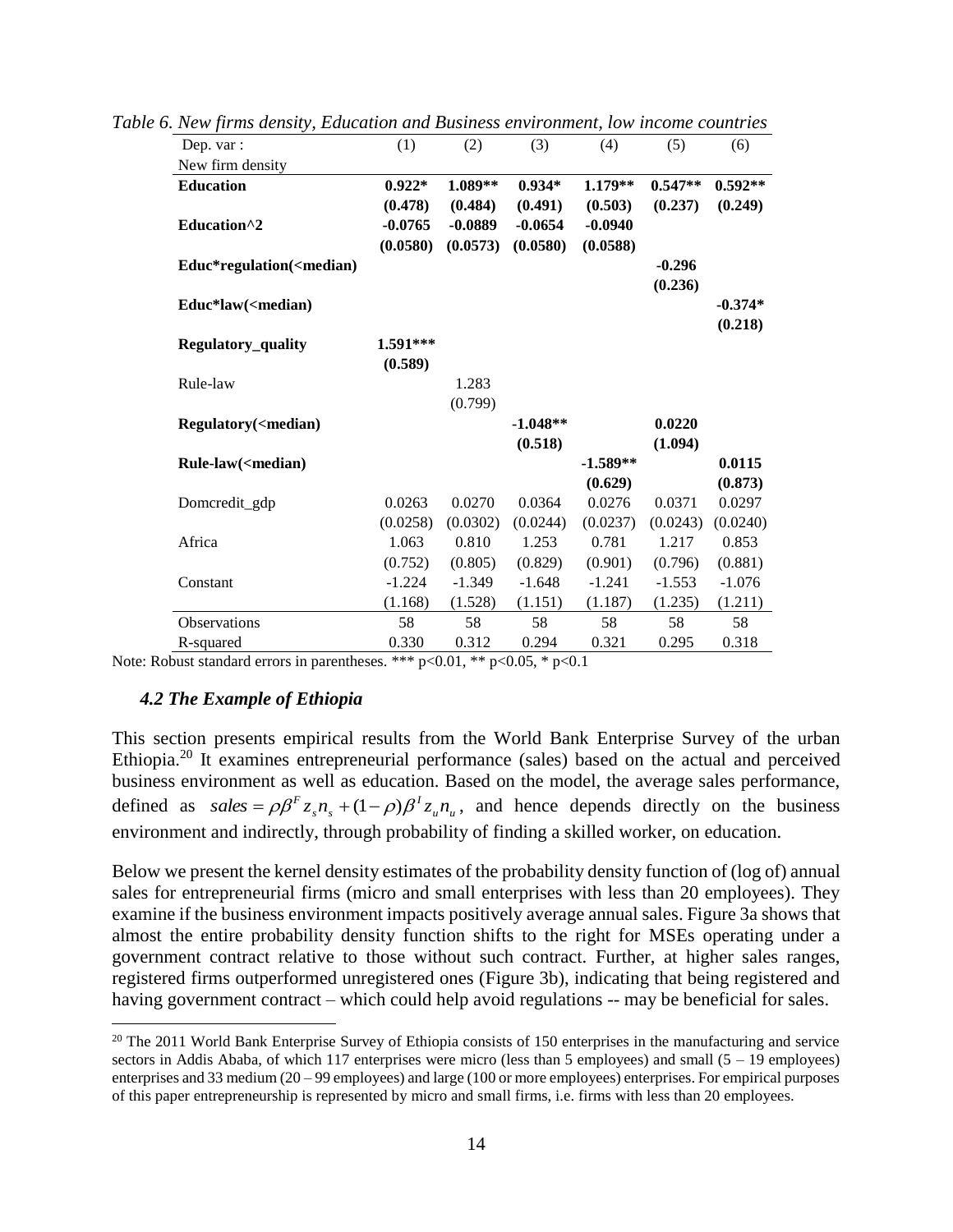

*Figure 3.* Obstacles to operations, MSE characteristics and estimates of sales in Addis Ababa

**Source:** Authors' calculations based on the World Bank Enterprise Survey of Ethiopia (Addis Ababa, 2011). Note: Only enterprises with less than 20 employees are included in the graphs.

We tested if the business environment remains significant for firm performance (e.g., sales) in a multivariate OLS regression. The baseline model links the log of sales to the actual and perceived business environment as well as to characteristics of the firm (e.g., number of its employees, education of its workers). As one of the robustness checks, we also looked at the role of corruption, telecommunications and the combination of the two.

The findings are that besides the size of the firm (number of employees), the sales performance of micro and small enterprises is positively related to the level of education of its workers, pointing again to the importance of education. Among the business environment factors, sales are negatively associated with the limited supply of credit and power outages.<sup>21</sup> Firms that perceived both corruption and the lack of telecommunication services as an obstacle to operations reported lower sales than firms that perceived either one or none of these factors as an obstacle (Table 7).

### **5. Conclusions**

 $\overline{a}$ 

In this paper, we first presented a model of entrepreneurial start-ups where an equilibrium outcome could be a low-skill, low-productivity trap. We showed that an improved business environment and education would foster creation of high-productivity private firms, output and employment. We also pointed to complementarities between education and the business environment.

More specifically, due to frictions in matching, search cost, and weaknesses in the business climate (including property rights), the equilibrium conditions lead to suboptimal outcomes in terms of workers' and firms' efforts and the number of productive SMEs, skilled employment and output.

 $21$  The sales performance is also positively correlated with the higher education of the owners (Table 8, Columns 1 and 3). However, since the sampling design was stratified, un-weighted estimates can be biased, while the unbiased estimates were not statistically significant. Specifically, the strata used in the sample encompass three dimensions: region, industry, and size <http://www.enterprisesurveys.org/nada/index.php/catalog/323/sampling> . Under stratified random sampling, un-weighted estimates are biased unless sample sizes are proportional to the size of each stratum. This sampling issue was accounted for by weighting individual observations by the inverse of the weights.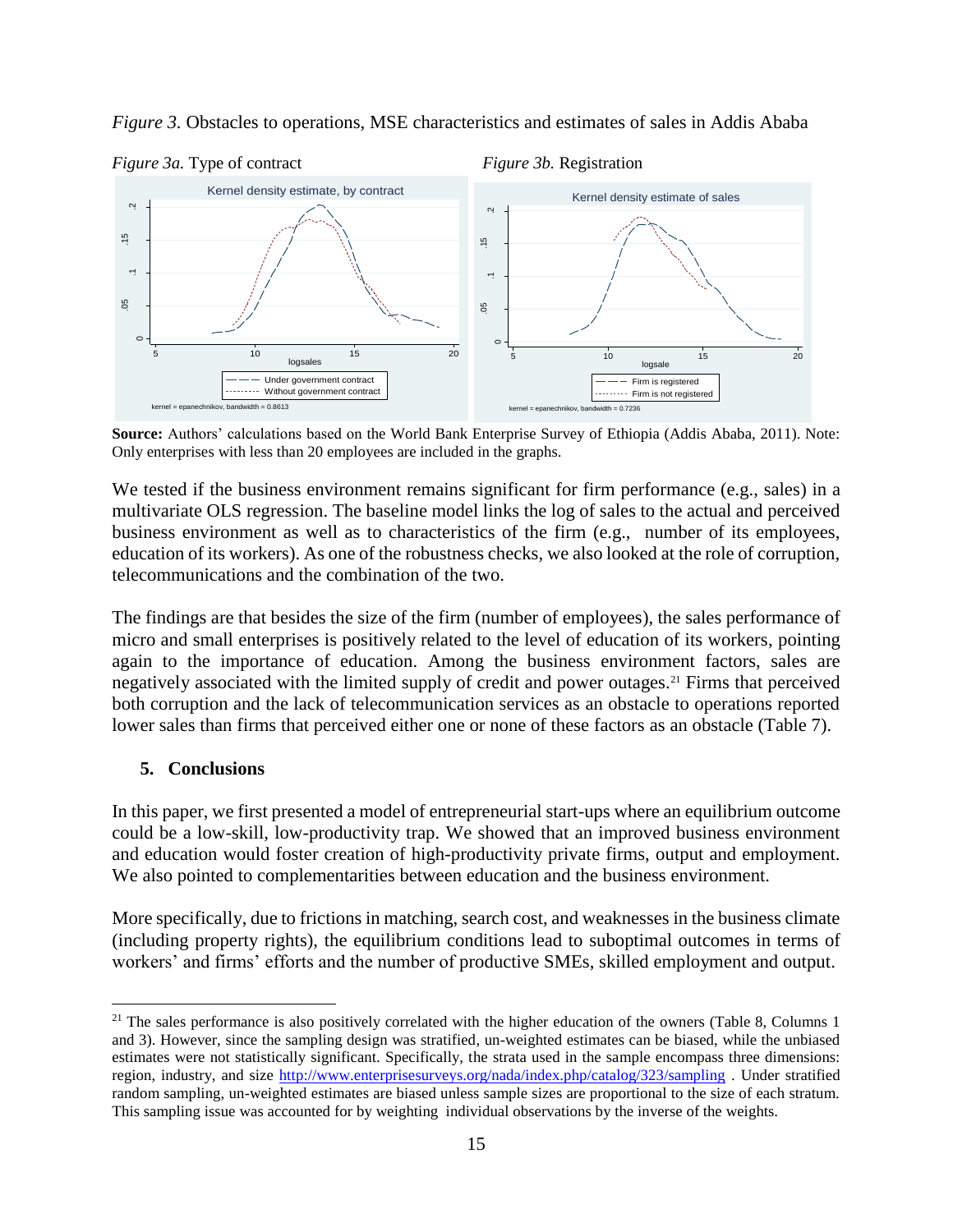|                                      | (1)         | (2)         |
|--------------------------------------|-------------|-------------|
| Variables                            |             |             |
| Year of formal registration          | $-0.0723**$ | $-0.0760**$ |
|                                      | (0.0301)    | (0.0295)    |
| <b>Number Of full-time employees</b> | $0.202**$   | $0.174**$   |
|                                      | (0.0855)    | (0.0842)    |
| Share by the largest owner(s)        | 0.00200     | 0.00118     |
|                                      | (0.00911)   | (0.00893)   |
| <b>Experiencing power outages</b>    | $-1.013*$   | $-1.571**$  |
|                                      | (0.554)     | (0.606)     |
| University education-largest owner   | 1.199**     | $1.272**$   |
|                                      | (0.545)     | (0.524)     |
| Education as obstacle                | 0.487       | $0.978**$   |
|                                      | (0.344)     | (0.424)     |
| <b>Educated full time workers</b>    | $0.0170**$  | $0.0205***$ |
|                                      | (0.00681)   | (0.00669)   |
| Top manager is female $(=1)$         | $-0.0275$   | $-0.722$    |
|                                      | (0.718)     | (0.744)     |
| Outstanding personal loans           | 0.948       | $1.313**$   |
|                                      | (0.600)     | (0.598)     |
| <b>Supply of credit</b>              | $-0.0378*$  | $-0.0400**$ |
|                                      | (0.0190)    | (0.0187)    |
| Government contracts                 | $-0.427$    | $-0.334$    |
|                                      | (0.598)     | (0.595)     |
| Corruption as an obstacle            |             | 0.662       |
|                                      |             | (0.761)     |
| Telecommunication as an obstacle     |             | 0.766       |
|                                      |             | (0.675)     |
| Corruption* telecommunication        |             | $-2.632**$  |
|                                      |             | (1.095)     |
| Constant                             | 155.8**     | 162.8***    |
|                                      | (60.98)     | (59.77)     |
| Observations                         | 54          | 54          |
| R-square                             | 0.484       | 0.561       |
| Weights                              | No          | No          |
| Normality test (adj. Chi 2)          | 0.28        | 0.36        |
| Multicollinearity (Mean VIF)         | 1.27        | 1.86        |

*Table 8.* Firms' performance and the business environment in Addis Ababa

**Source:** Authors' calculations based on the World Bank Enterprise Survey of Ethiopia (Addis Ababa, 2011). Note: Enterprises with less than 20 employees are included in the graphs. Note: VIF stands for variance inflation factor. Robust standard errors in parentheses. \*\*\* p<0.01, \*\* p<0.05, \* p<0.1

Because of weak business environment, entrepreneurs under-invest in searching for business opportunities relative to the effort they would exhort in a more conducive climate. In the model. the impact of the low number of private firms on employment is amplified by workers who are uncertain about finding skilled jobs and under-invest in training.

We tested the results of the model on the World Bank data for entrepreneurship, education and governance and the business environment. We found that education has a positive effect on new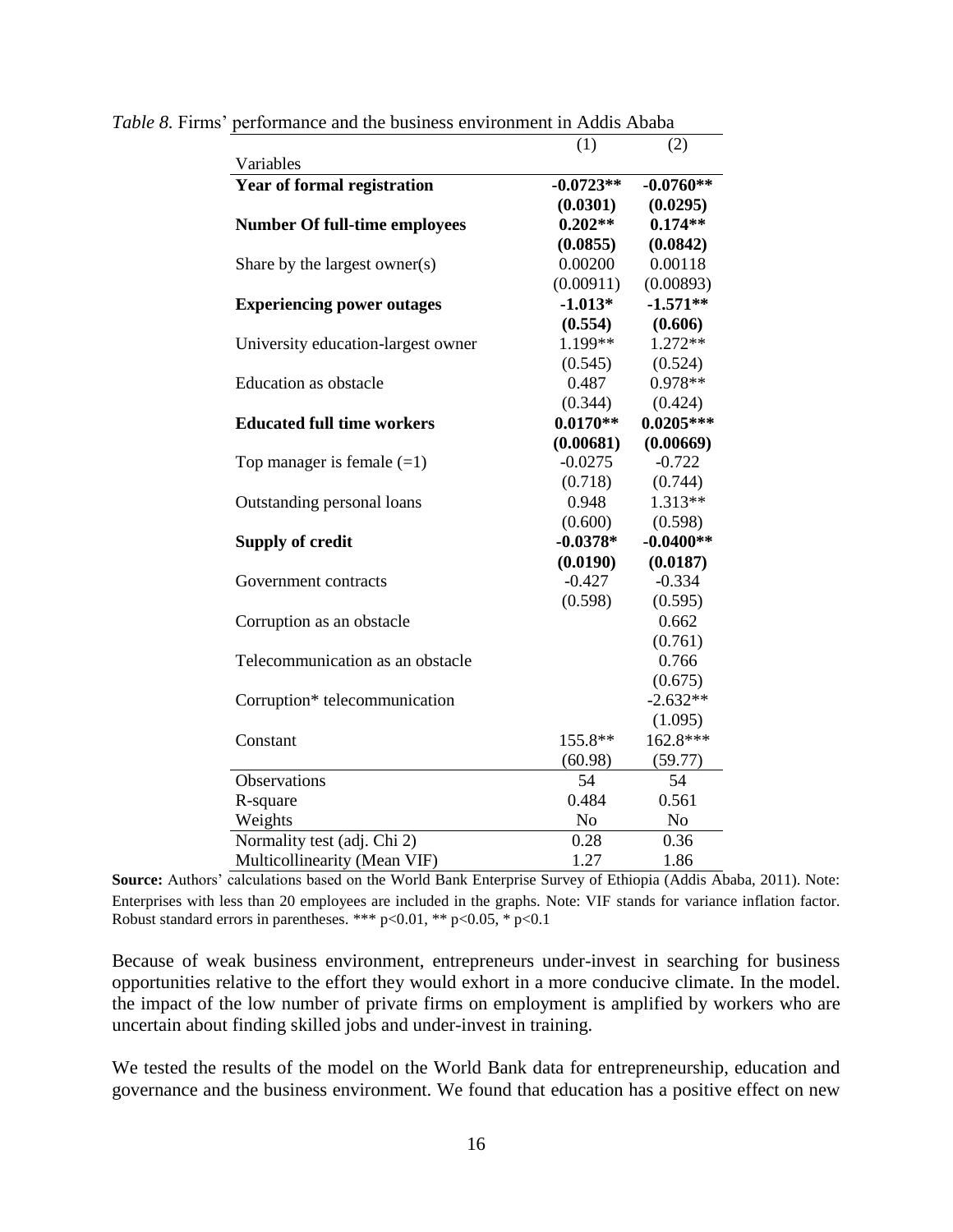firms' density, however, its marginal effect is decreasing as the level of education increases. In low income countries, education has a higher effect with better business environment, in particular better enforcement of the rule of law. Further, entrepreneurship is positively related to the financial sector development but negatively related to countries' low or lower-middle income level. The case of Ethiopia further underscores the role of education and some elements of the business environment, especially the infrastructure (electricity) and access to credit, for sales performance.

Many African countries would benefit from addressing the remaining obstacles to private sector activities, such as high costs of starting a business, weak property rights, burdensome profit tax rates, unstable tax regimes, and limited access to finance. In the case of high-tech SMEs, skill shortages among entrepreneurs and workers may need to be tackled to foster innovation and high value-added activities. Stronger institutions, including business service providers and those channeling information about business and funding opportunities would also encourage productive entrepreneurship. These and other constraints, especially in the financial sector, to productive entrepreneurship in African regions, countries, and sectors could be a topic for further research.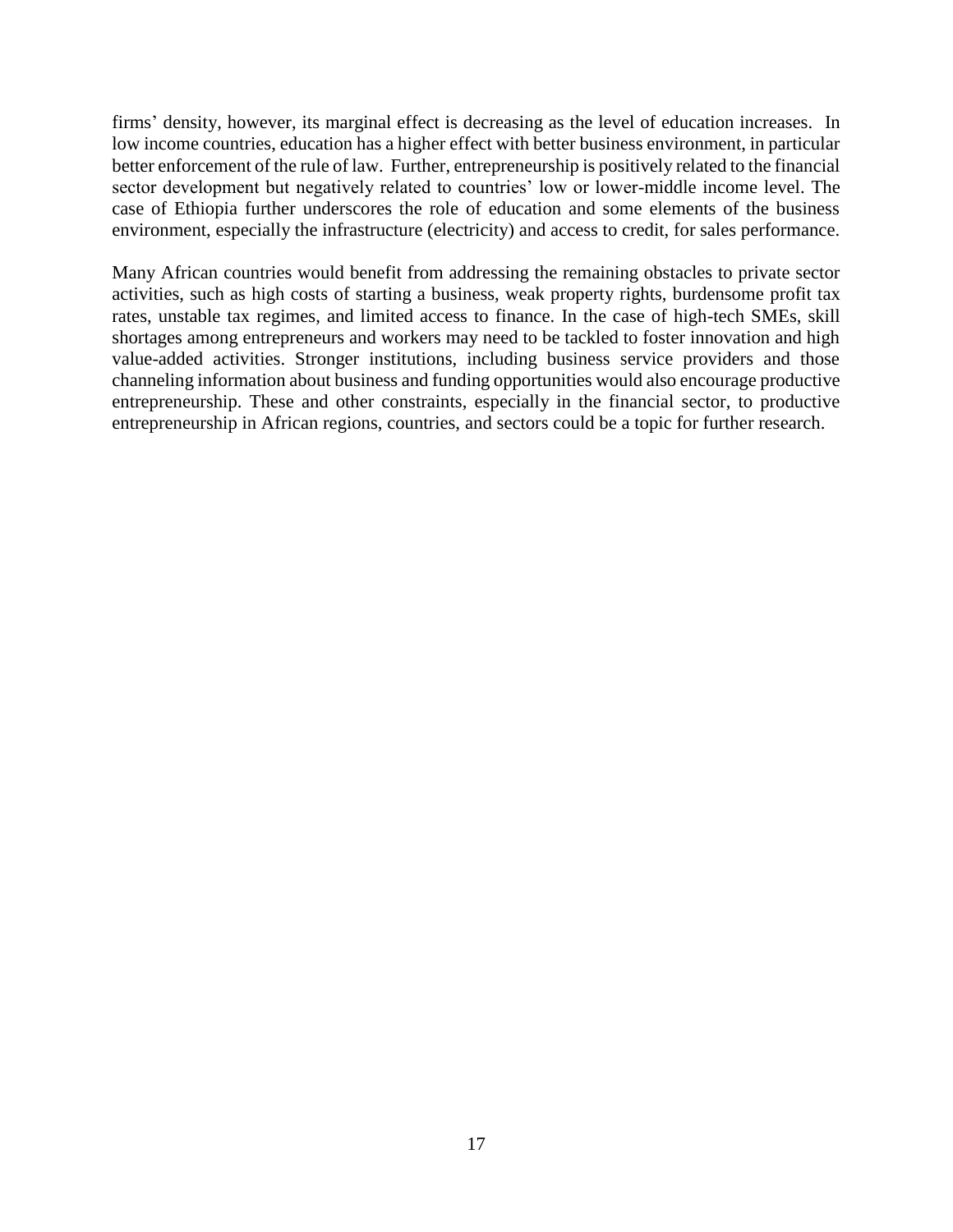## **References**

Amoros, J. A. (2009), 'Entrepreneurship and Quality of Institutions: A Developing-Country Approach', UNU-WIDER Research Paper, No. 2009/07.

Anderson, J. L.; Markides, C. and Kupp, M. (2010), 'The Last Frontier: Market Creation in Conflict Zones, Deep Rural Areas and Urban Slums', *California Market Review*, Vol. 52(4), Summer,  $6 - 28$ .

Arruňada, B. (2007), 'Pitfalls to avoid when measuring institutions: Is *Doing Business* damaging business?' *Journal of Comparative Economics*, Vol. 35(4), 729 – 747.

Bah, E. and Fang, L. (2015), 'Impact of the Business Environment on Output and Productivity in Africa,' *Journal of Development Economics*, Vol. 114 (May), 159-171.

Bandiera, O.; Burgess, R.; Das, N.amoroRasul, I. and Sulaiman, M. (2013), 'Can Basic Entrepreneurship Transform the Economic Lives of the Poor?', IZA Discussion Paper 7386.

Baumol, W. J. (1990), 'Entrepreneurship: Productive, Unproductive and Destructive,' *Journal of Political Economy*, 985(5), 893–921.

Brixiová, Z. (2013), 'Modeling Productive Entrepreneurship in Developing Countries', *Small Business Economics*, Vol. 41(1), 183 - 194.

Brixiová, Z. and Égert, B. (2012), 'Business environment, start-ups and productivity during *transition', Macroeconomic Dynamics,* Vol. 16 (S2), 213 - 231*.*

Bruton, G. D., Ketchen, D. J. and Ireland, R. D. (2013), 'Entrepreneurship as a Solution to Poverty', *Journal of Business Venturing*, Vol. 28(6), 683 – 689.

Denu, B.; Tekeste, A. and van der Deijl (2005), 'Characteristics and determinants of youth unemployment, underemployment and inadequate employment in Ethiopia', ILO Employment Strategy Paper 2005/07.

Dethier, J.-J.; Hirn, M. and Straub, S. (2011), Explaining enterprise performance in developing countries with business climate survey data', *World Bank Research Observer*, Vol. 26 (2), 258 - 309.

Geiger, M.; Moller, L. C. (2013), *Ethiopia - Second economic update: laying the foundation for achieving middle income status*, World Bank: Washington, DC.

Gelb, A.; Mengistae, T.; Ramachandran, V., and Shah, M. K. (2008), 'To formalize or not to formalize? Comparisons of microenterprise data from Southern and East Africa', Center for Global Development Working Paper No. 175.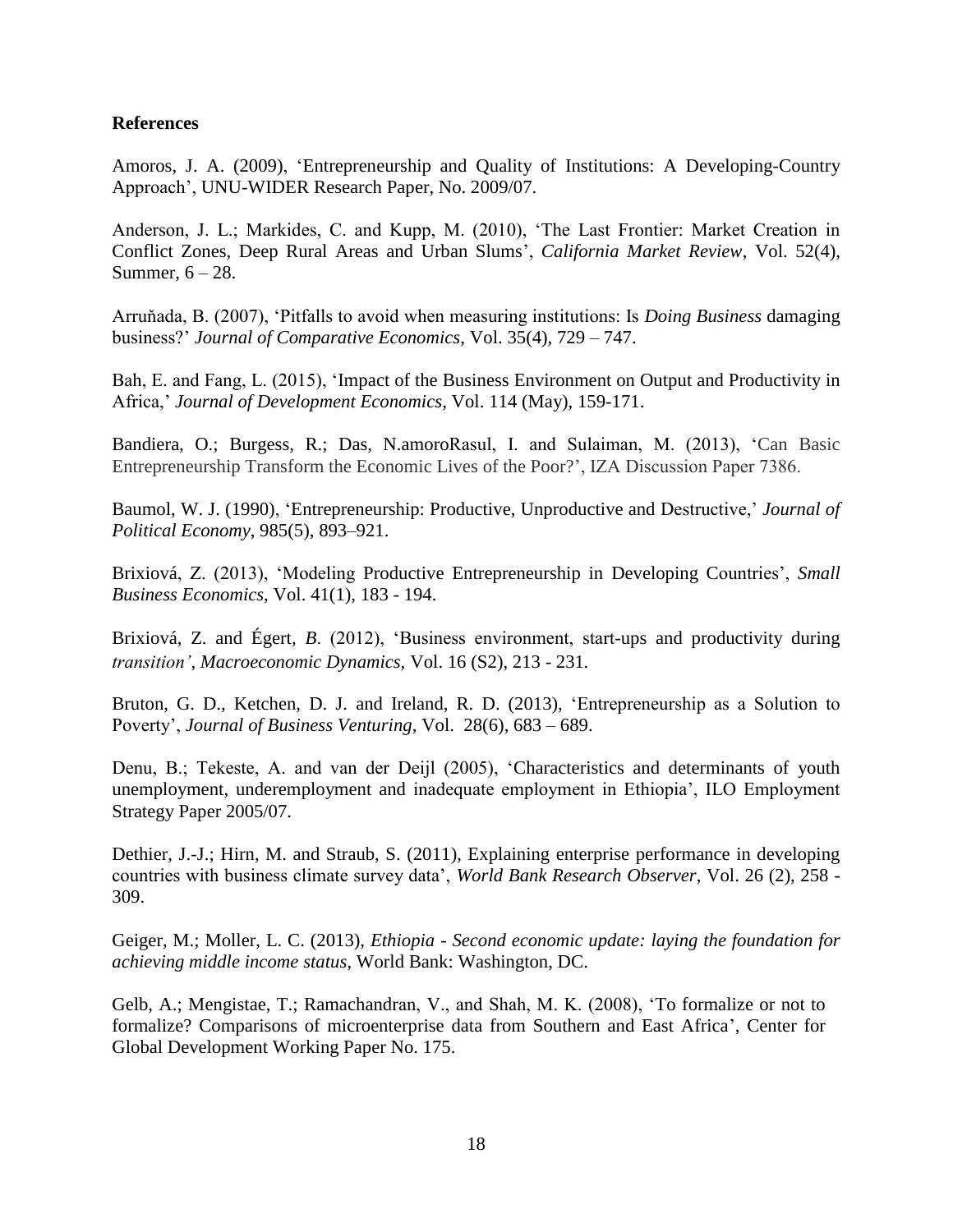Herrington, M. and Kelley, D. (2013), *African Entrepreneurship: Sub-Sahara African Regional Report*, Global Entrepreneurship Monitor: Cape Town.

Klapper, L.; Laeven, L. and Rajan, R. (2006), 'Entry regulation as a barrier to entrepreneurship', *Journal of Financial Economics,* 82, 591–629.

Kolstad, I. and Wiig, A. (2015), 'Education and Entrepreneurial Success', *Small Business Economics*, Vol. 44, 783–796.

Lopez-Garcia, P. (2009), 'Business environment and labor market outcomes in European and Central Asian Countries', *Journal of Entrepreneurial Finance*, Vol. 12(4), 35 - 67.

Martins, P. (2014), 'Structural Change in Ethiopia: An Employment Perspective', World Bank Policy Research Working Paper WPS 6749.

McMillan, M. and Rodrik, D. (2011), 'Globalization, Structural Change, and Productivity Growth', NBER Working Paper 17143, National Bureau of Economic Research.

McKague, K. and Oliver, C. (2012), 'Enhanced market practices: poverty alleviation for poor producers in developing countries', California Management Review 55 (1), 98–129.

Naude, W. (2010), 'Promoting entrepreneurship in developing countries: policy challenges', UNU-WIDER Policy Brief, No. 4.

Ncube, M. (2005), 'Economic Growth, Entrepreneurship and the Business Environment in Africa', Economic Research Southern Africa, Working Paper No. 30.

Snower, D., (1996), 'The low-skill, bad-job trap', in: Booth, A., Snower, D. (Eds.), in *Acquiring skills: Market Failures, their Symptoms and Policy Responses*, Cambridge University Press, New York, 109–128.

Tobias, J. M.; Mair, J. and Barbosa-Leiker, C. (2013), 'Towards a Theory of Transformative Entrepreneurship: Poverty Reduction and Conflict Resolution in Rwanda's Entrepreneurial Coffee Sector', *Journal of Business Venturing*, Vol. 28(6), 728 – 742.

World Bank (2014b), *Doing Business 2015: Going Beyond Efficiency,* World Bank: Washington DC.

Sutton, J. and Kellow, N. (2010), 'An Enterprise Map of Ethiopia', International Growth Center: London.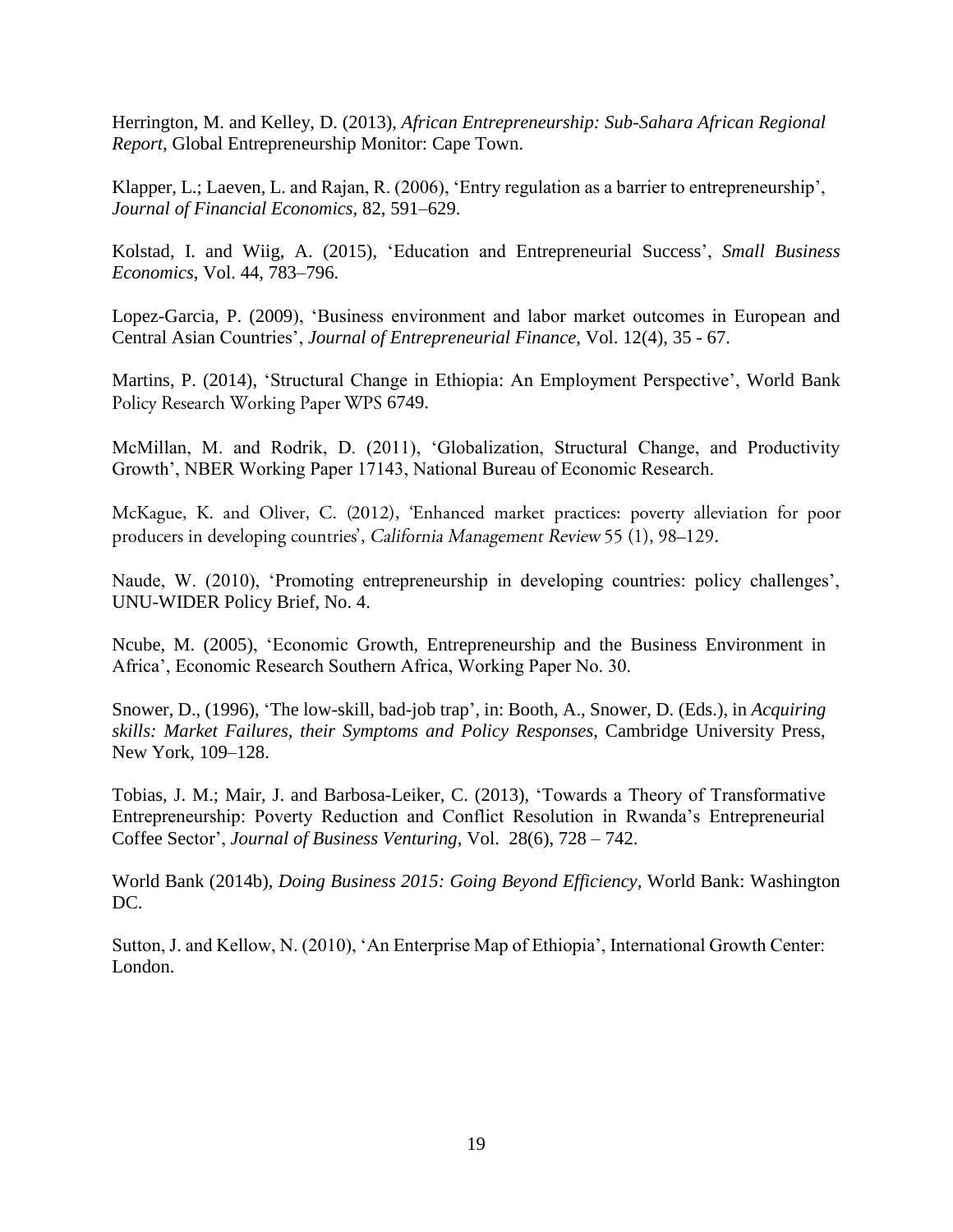| Variables      | Definition                                                                                              | Source                       |
|----------------|---------------------------------------------------------------------------------------------------------|------------------------------|
|                |                                                                                                         |                              |
| New_density    | New business density indicates new registrations per 1,000 people ages World Bank's Entrepreneurship    |                              |
|                | 15-64.                                                                                                  | Survey                       |
| Education      | Education is an index computed using the Adult literacy rate (% age 15 World Bank data 2010, from Barro |                              |
|                | and above), the Secondary enrolment and the Tertiary enrolment                                          | Lee and UNESCO (2006, 2007). |
| Regulatory     | This index measures the incidence of market-unfriendly policies such Governance                         | Indicators,<br>World         |
|                | as price controls or inadequate bank supervision, as well as perceptions <b>Bank</b> , 2013             |                              |
|                | of the burdens imposed by excessive regulation in areas such as foreign                                 |                              |
|                | trade and business development.                                                                         |                              |
| Domcredit _gdp | Domestic credit to private sector by banks (% of GDP)                                                   | WDI (2014)                   |
| Rule-law       | This indicator measures the extent to which agents have confidence in Governance                        | World<br>Indicators,         |
|                | and abide by the rules of society. These include perceptions of the <b>Bank</b> , 2013                  |                              |
|                | incidence of both violent and non-violent crime, the effectiveness and                                  |                              |
|                | predictability of the judiciary, and the enforceability of contracts.                                   |                              |

**Annex I. Table: Description of Variables**

**Source:** Authors.

## Statistical tests

We first implement a *normality test* (Jarque-Bera) for the residuals of each specification in table xx. The conclusion of these tests is that we cannot reject the hypothesis that the residuals are normally distributed, at least at the 86% level (and 34% level resp.). The second test implemented is a *specification test*. Even if, the model has a relatively god predicting power, according to the R square, we would like to ensure that it is well specified. In practice, we regress the dependent variable *Logsale* on its predicted value and the square of this prediction value; and the model is mis-specified if the prediction squared is significant. We find that the prediction squared does not have explanatory power, so our specification is well specified.

We also check for the presence of multicollinearity issues utilizing the *Variance Inflation Factor* (VIF) test. The VIF shows us how much the variance of the coefficient estimate is being inflated by multicollinearity. As a rule of thumb, a variable whose VIF values are greater than 10 is highly correlated to the others. Since, the average VIF for all specifications is by far lower than 10, we can conclude that our specifications do not suffer from multicollinearity issue.

## Stratification and sampling bias

 $\overline{a}$ 

According to World Bank (2011), since the sampling design was stratified and employed differential sampling individual observations should be properly weighted when making inferences about the population.<sup>22</sup> Under stratified random sampling, un-weighted estimates are biased unless sample sizes are proportional to the size of each stratum.<sup>23</sup>

<sup>&</sup>lt;sup>22</sup> The strata used in the sample encompass three dimensions: region of the establishment, industry screener sector, screener size.

<sup>&</sup>lt;sup>23</sup> With stratification the probability of selection of each unit is, in general, not the same.